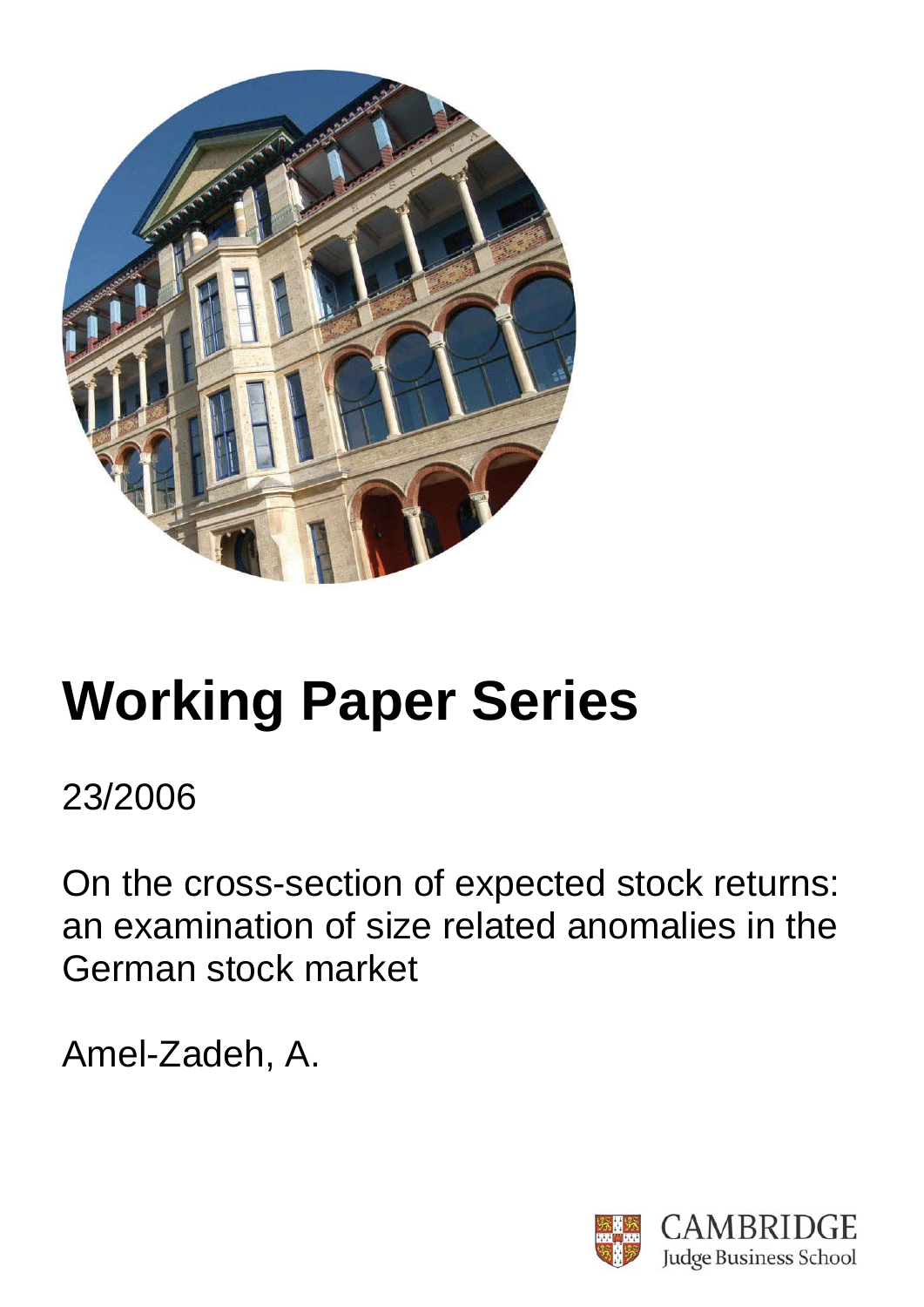These papers are produced by Judge Business School, University of Cambridge. They are circulated for discussion purposes only. Their contents should be considered preliminary and are not to be quoted without the authors' permission.

Author contact details are as follows:

Amir Amel-Zadeh Judge Business School University of Cambridge a.amelzadeh@jbs.cam.ac.uk

Please address enquiries about the series to:

Research Support Manager Judge Business School Trumpington Street Cambridge CB2 1AG, UK Tel: 01223 760546 Fax: 01223 339701 E-mail: research-support@jbs.cam.ac.uk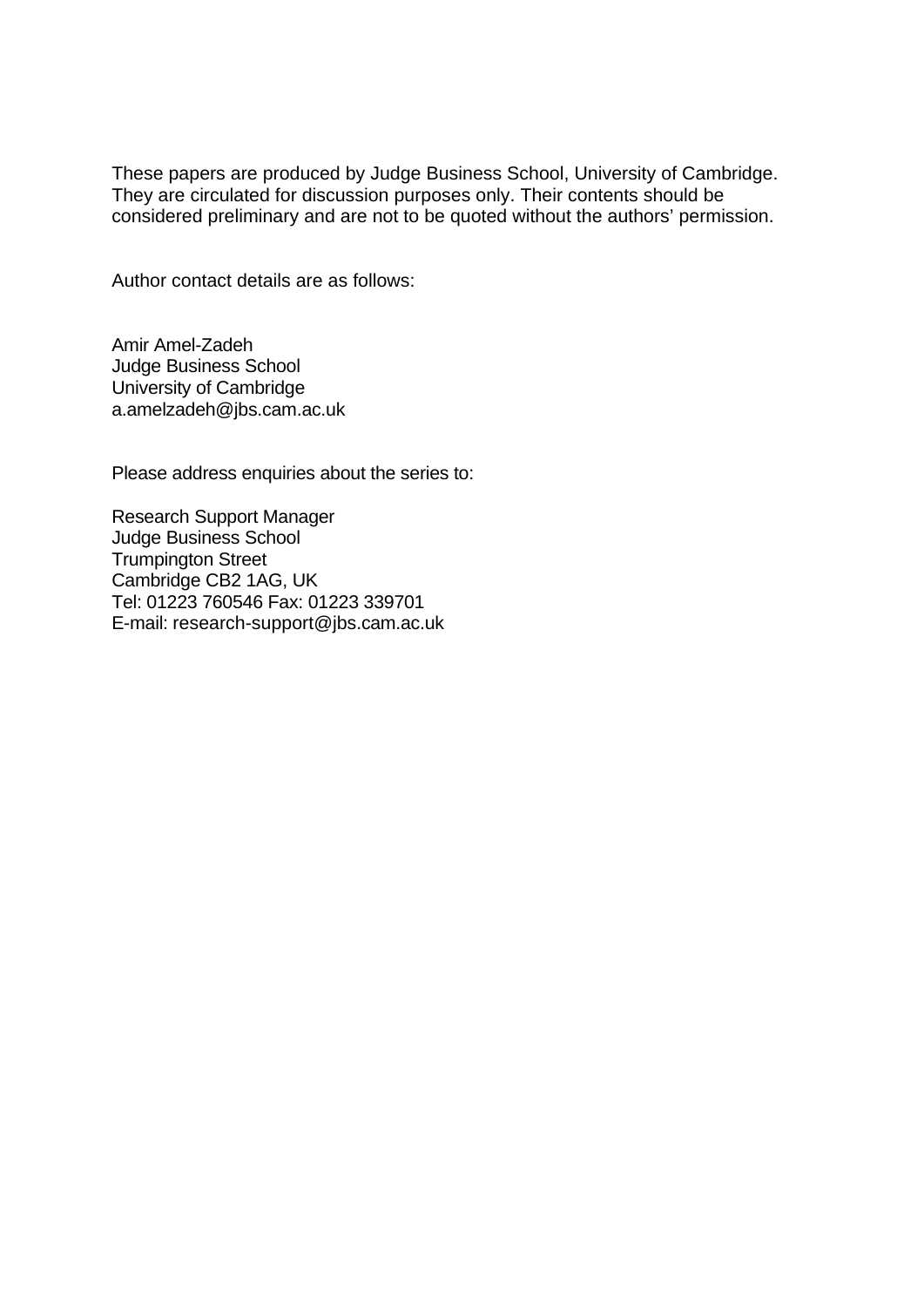# **On the Cross-Section of Expected Stock Returns: An Examination of Size Related Anomalies in the German Stock Market**[∗](#page-2-0)

Amir Amel-Zade[h†](#page-2-1) November 29, 2006

#### **Abstract**

In recent years the so called anomaly literature provided a vast amount of empirical evidence that the CAPM does not fully explain the cross-sectional variation in expected returns. This paper investigates the cross-section of expected returns in the German stock market with particular focus on their predictability on the basis of size related factors. The findings show that the size anomaly in stock returns is not explainable by systematic risk not captured in the CAPM beta, but rather represents undiversified idiosyncratic risk of small capitalization stocks. The premium on the higher default risk of smaller firms and the illiquidity risk of trading their shares suggests market irrationality in investment portfolio decisions. However, the common problem of asset pricing model misspecifications cannot be rejected.

**Keywords:** Size-effect, capital market anomaly, capital asset pricing

<span id="page-2-0"></span><sup>∗</sup> The author is very grateful to Gishan Dissanaike and Geoff Meeks for their helpful comments and insights.

<span id="page-2-1"></span><sup>†</sup> Judge Business School, University of Cambridge, email: a.amelzadeh@jbs.cam.ac.uk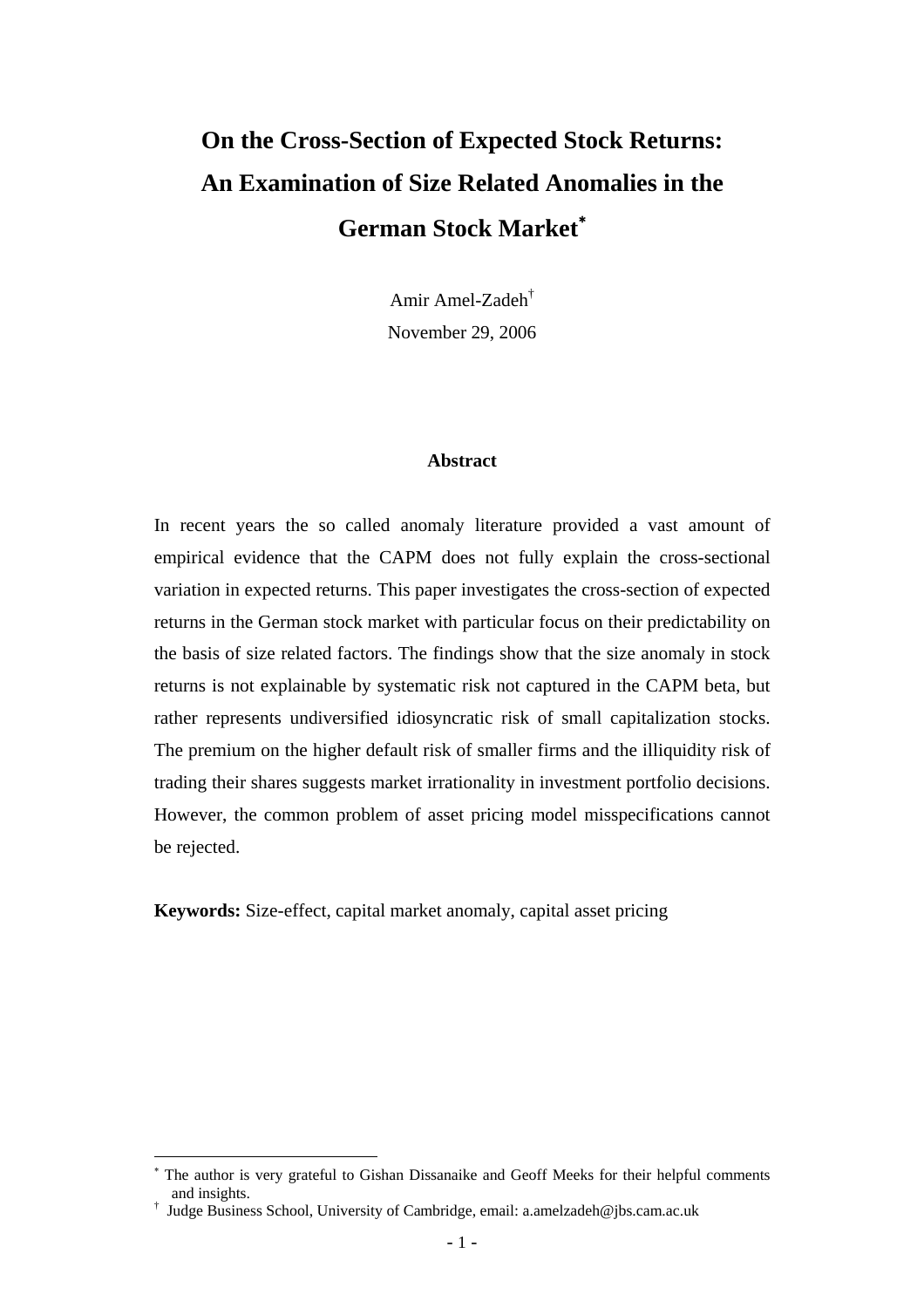# **I. Introduction**

The Capital Asset Pricing Model (CAPM) developed by Sharpe (1964), Lintner (1965), and Mossin (1966) and further enhanced by Black (1972) set the foundation for modern asset pricing theory as it is known and acknowledged today.<sup>[1](#page-3-0)</sup> It postulates that every asset's return is a linear function of its systematic risk, its covariance with the market portfolio's return, and independent of firm specific factors. In efficient capital markets all investors are assumed to diversify their asset portfolios according to Markowitz's (1952) mean-variance based portfolio choice model,<sup>[2](#page-3-1)</sup> thus eliminating their exposure to idiosyncratic risk by holding the market portfolio comprised of all available assets. Despite its preeminent role in the finance profession and in finance theory for over four decades, the CAPM has recently suffered from severe criticism in the financial literature.

The so called anomaly literature provides a vast amount of empirical evidence that the CAPM does not fully explain the cross-sectional variation in expected returns. The simple and intuitive risk-return relationship does not hold empirically. Rather it seems that stock returns are more accurately explained by additional factors not captured in the famous one-factor asset pricing model. $3$ 

This paper investigates the cross-section of expected returns in the German stock market with particular focus on their predictability on the basis of size related factors. The purpose of this study is to add insights to the economic rationales behind size factors and the sparse literature concerning the unexplained return behaviour of German stocks. Despite the plethora of empirical work for US stocks and some supporting evidence for the size effect in international stock markets,

<span id="page-3-0"></span><sup>1</sup> See W. Sharpe, "Capital Asset Prices," *JF* 19 (1964): 425-442; J. Lintner, "The valuation of risky assets," *RES* 47 (1965): 13-37; J. Mossin, "Equilibrium in a Capital Asset Market," *Econometrica* 1966: 768-783; F. Black, "Capital Market Equilibrium," *JB* 45 (1972): 444-455. See H. Markowitz, "Portfolio Selection," *JF* 7 (1952): 77-91.

<span id="page-3-1"></span>

<span id="page-3-2"></span>See e.g. R. Litzenberger and K. Ramaswamy, "The Effect of Personal Taxes and Dividends on Capital Asset Prices," *JFE* 7 (1979): 163-195; S. Basu, "Investment Performance," *JF* 12 (1977): 663-682; R. Banz, "The Relationship Between Return and Market Value of Common Stock," *JFE* 9 (1981): 3-18.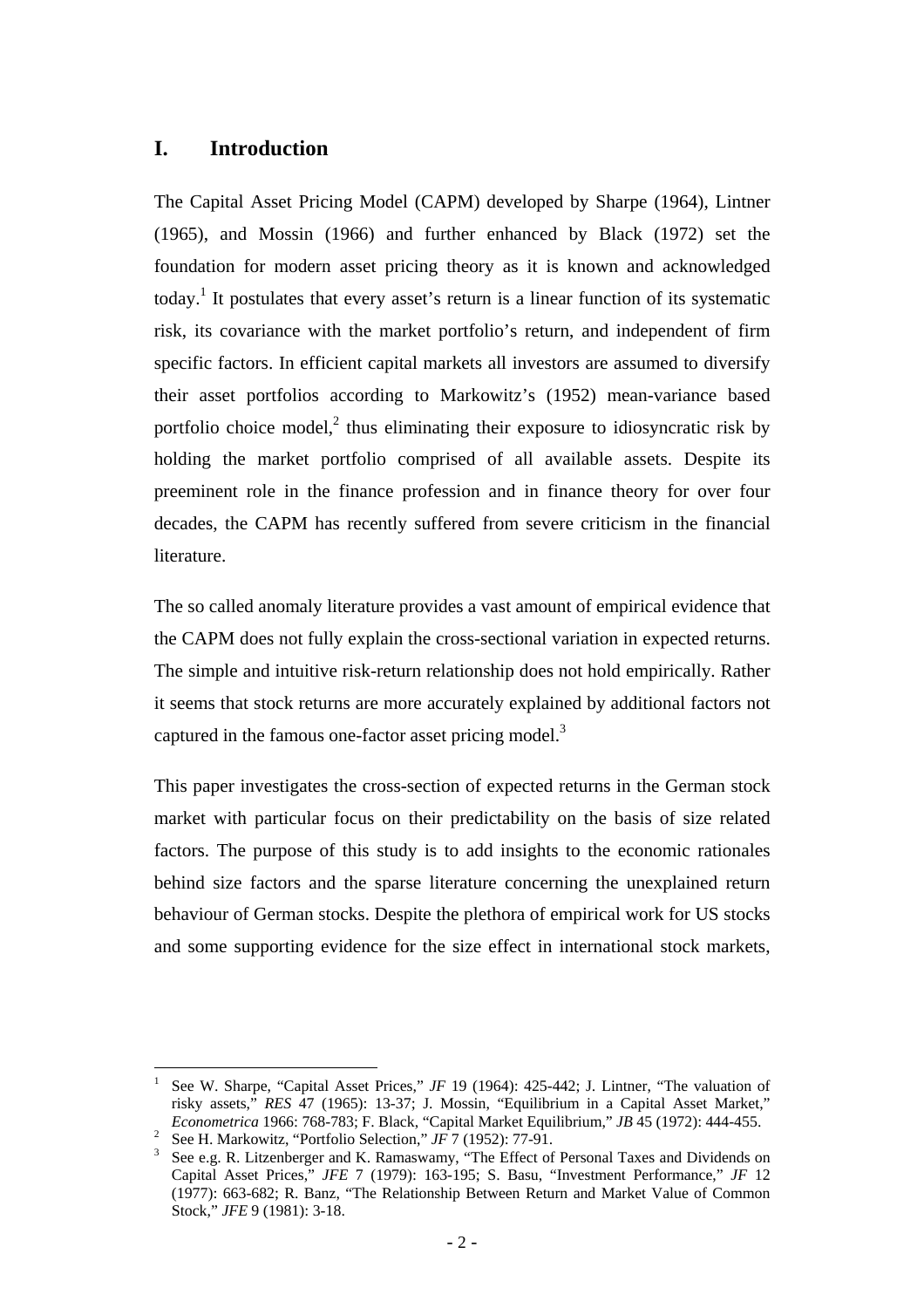recently, including German stocks, there has not been a study, so far, entirely devoted to the German stock market.<sup>[4](#page-4-0)</sup>

The next section discusses previous studies on the size effect related to this study. Section three presents the methodology, the beta estimation procedure, and regression method, followed by a brief description of the sample. The results are presented in section five and summarized and interpreted in section six.

# **II. Review of Previous Studies**

 $\overline{a}$ 

The explanatory power of a firm's market value for the variation in expected stock returns was first documented by Banz (1981) and subsequently labeled as the size effect.<sup>5</sup> Banz (1981) shows that between 1936 and 1975 stocks of small firms had on average higher risk-adjusted returns than stocks of large firms in the US.<sup>6</sup>Banz grouped his sample into portfolios sorted by market value and estimated betas, and performed a time-series of cross-sectional regressions over his sampling period for an arbitrage portfolio comprised of a long position in the small firm portfolio and a short position in the large firm portfolio.<sup>7</sup> He concludes that the CAPM is misspecified, but fails to give an economic explanation why size is a factor in stock returns or whether it is just a proxy for a risk factor not captured in securities' betas.

An explanation that smaller firms are riskier and therefore deserve higher expected returns is provided by Roll (1981). Roll argues that the risk measures in Banz (1981) are biased downward due to autocorrelation in the returns of small firms which are infrequently traded.<sup>8</sup> Barry and Brown (1984), on the other hand,

<span id="page-4-0"></span><sup>4</sup> See e.g. E. Fama and K. French, "Value versus Growth," *JF* 53 (1998): 1975-1999; S. Heston et al., "The Role of Beta and Size in the Cross-Section of European Stock Returns," *EFM* 5 (1999): 9-27. 5 While testing the explanatory power of the price earnings ratio, Reinganum (1981) also

<span id="page-4-1"></span>confirms that after controlling for market value the P/E-ratio loses its significance. M.

<span id="page-4-2"></span>Reinganum, "Misspecification of capital asset pricing," *JFE* 9 (1981): 20.<br><sup>6</sup> See R. Banz, "The Relationship Between Return and Market Value of Common Stock," *JFE* 9 (1981): 9.<br>He follows a procedure first introduced by Black et al. (1972) and Fama and MacBeth (1973).

<span id="page-4-3"></span>See F. Black et al., "The Capital Asset Pricing Model," in *Studies in the Theory of Capital Markets*, ed. M. Jensen (New York: Praeger, 1972): 84-86; E. Fama, and J. MacBeth, "Risk, return and equilibrium," *JPE* 71 (1973): 614-618. This procedure will be discussed in more detail in the methodology section.<br><sup>8</sup> See R. Roll, "A Possible Explanation of the Small Firm Effect," *JF* 36 (1981): 884. However,

<span id="page-4-4"></span>this bias is more severe when daily returns are used instead of monthly returns as in Banz's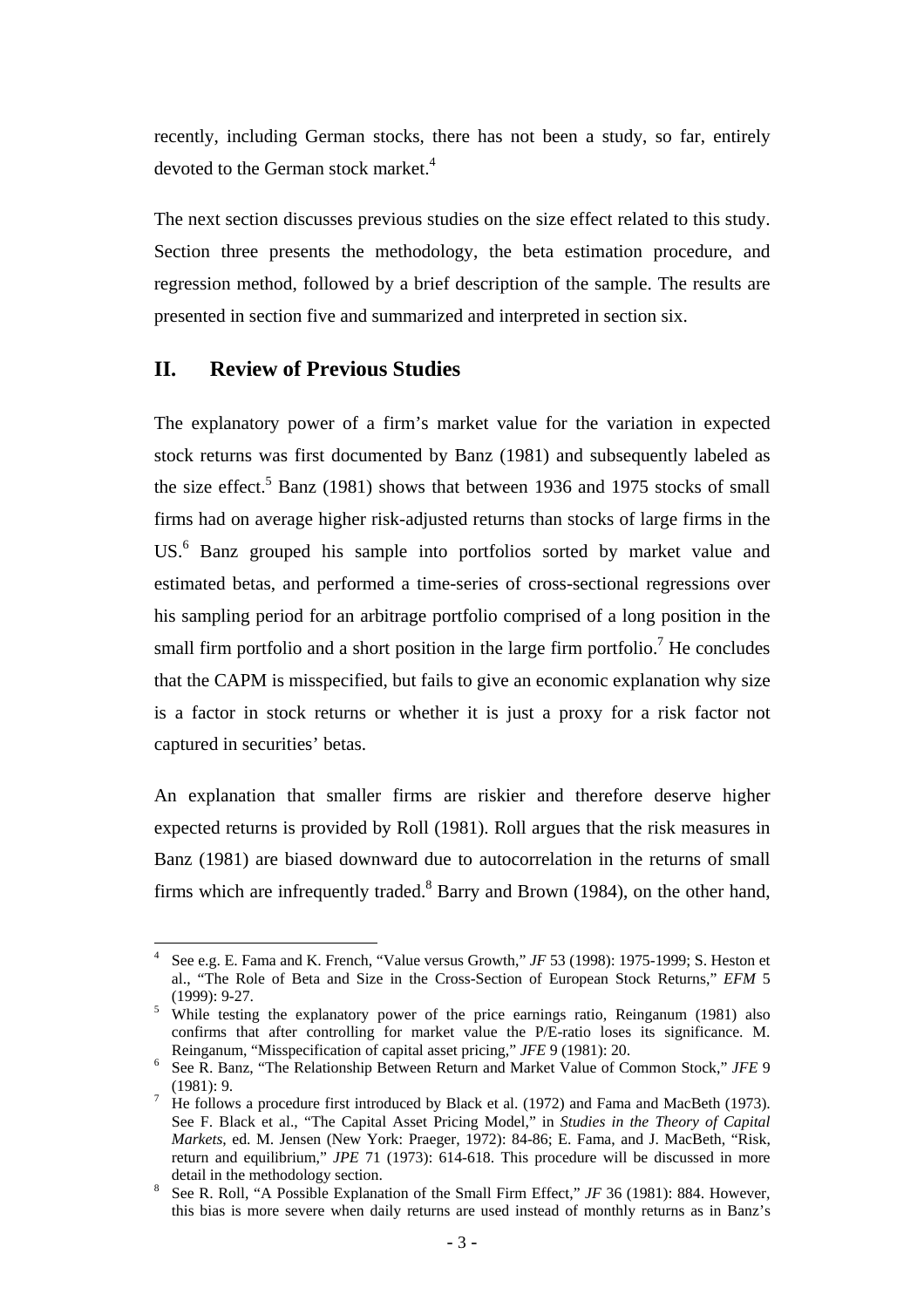provide evidence that the size effect is at least partly associated with differential information about small and large firms and thus related to the perceived riskiness of small firm stocks.<sup>[9](#page-5-0)</sup> This hypothesis was also tested by Amihud and Mendelson (1989), who proxy the information factor of an asset by its bid-ask spread. Their results suggest that only systematic risk and a stock's illiquidity, measured by its bid-ask spread, affect returns. In fact, the size factor in their model appears to be insignificant and changing in sign over different sample periods. $10$ 

Further evidence on the predictability of stock returns based on firm size is provided by Chan and Chen (1988 and 1991). Chan and Chen (1988) show that the size effect is merely an outcome of measurement errors in the estimation of betas and thus just a proxy for underlying risk factors captured by the true beta.<sup>11</sup> They elaborate this assertion in their follow-up paper, in which they find that small firms often suffered from inefficient production and cash flow problems in preceding years causing their share price to fall, which in turn causes higher financial leverage.<sup>12</sup> Hence they conclude that small firms do indeed represent riskier investments justifying higher expected returns. Fama and French (1992, 1995 and 1996) complete this view of size and book-to-market factors as being part of rational asset pricing within the efficient markets framework in a series of papers in which they finally reject the validity of the CAPM in favour of a three factor model.<sup>13</sup> However, they admit that it is difficult to find an economic reason for size and book-to-market as risk factors in asset pricing.<sup>14</sup>

Berk (1995 and 1997) provides a theoretical explanation for the relation of expected return and size. He argues that size is always inversely related to

 <sup>(1981)</sup> study. For a detailed discussion refer to M. Scholes and J. Williams, "Estimating betas from nonsynchronous data," *JFE* 5 (1977): 309-328; E. Dimson, "Risk measurement," *JFE* 7

<span id="page-5-0"></span><sup>(1979): 197-226.&</sup>lt;br>See Ch. Barry and S. Brown, "Differential Information and the Small Firm Effect," *JFE* 13<br>(1984): 288-289.

<span id="page-5-1"></span><sup>&</sup>lt;sup>10</sup> See Y. Amihud and H. Mendelson, "The Effect of Beta, Bid-Ask Spread, Residual Risk and Size on Stock Returns," JF 44 (1989): 483.<br><sup>11</sup> See K. Chan and N. Chen, "An Unconditional Asset-Pricing Test," JF 43 (1988): 309-325.<br><sup>12</sup> See K. Chan and N. Chen, "Structural and Return Characteristics of Small and Larg

<span id="page-5-2"></span>

<span id="page-5-3"></span>*JF* 46 (1991): 1480 f.<br><sup>13</sup> See E. Fama and K. French,"The Cross-Section of Expected Stock Returns," *JF* 47 (1992):

<span id="page-5-4"></span><sup>427-465;</sup> E. Fama and K. French,"Size and Book-to-Market Factors in Earnings and Returns," *JF* 50 (1995): 131-155; Fama, E., and K. French. "Multifactor explanations of asset-pricing

<span id="page-5-5"></span>anomalies." *JF* 51 (1996): 55-84. <br><sup>14</sup> See E. Fama and K. French, "Size and Book-to-Market Factors in Earnings and Returns," *JF* 50 (1995): 131.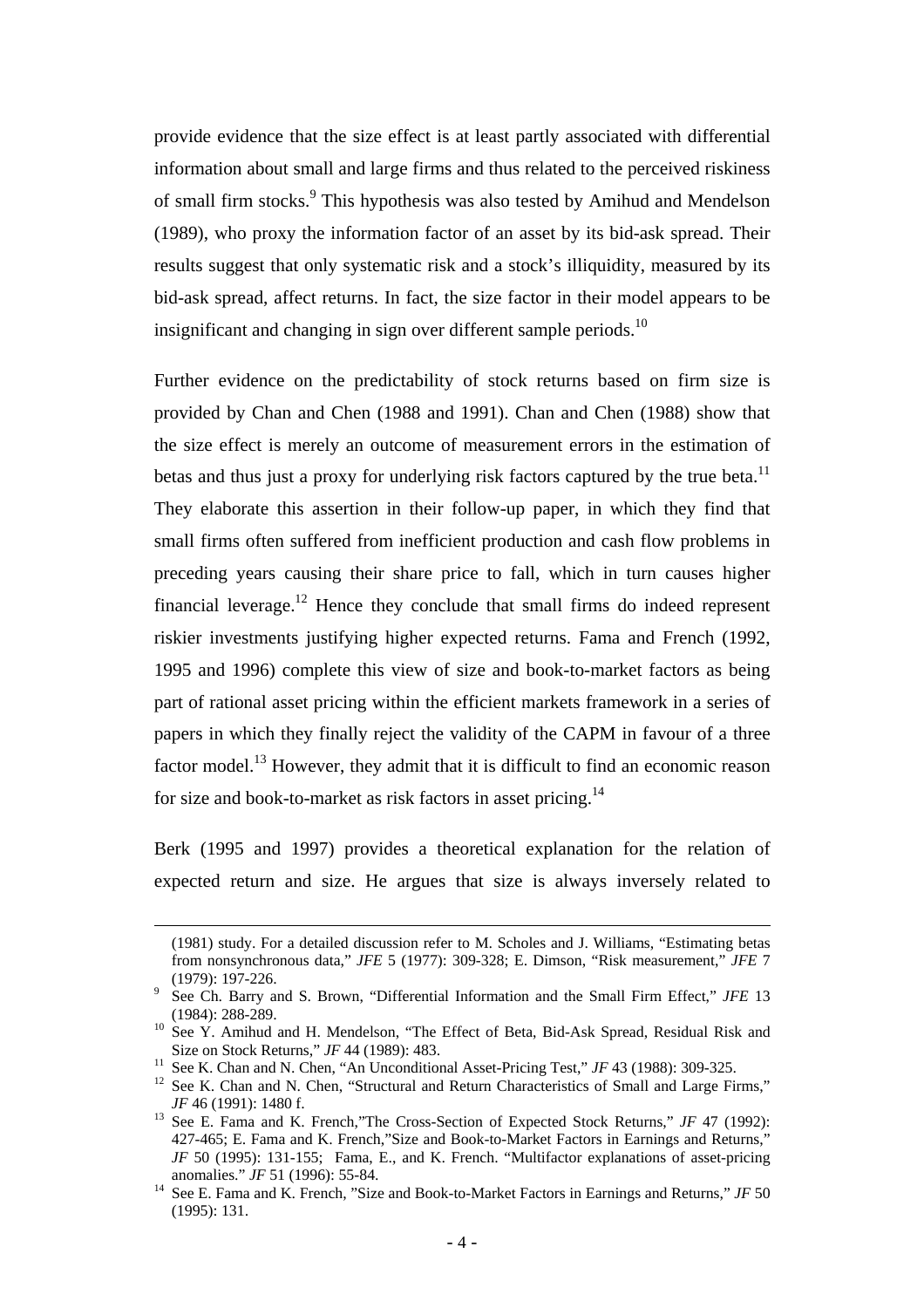expected returns, since stocks with high expected returns also have high discount rates which in turn automatically cause lower market values.<sup>15</sup> The size factor therefore does not proxy any specific other risk variable, but captures any residual risk not explained by the factor model under scrutiny.<sup>16</sup> Berk's hypothesis it tested by Fan and Liu (2005), who estimate a simultaneous equation model in order to find the characteristic components of size and book-to-market.<sup>17</sup> Their findings suggest that size and book-to-market are driven by financial distress, the firm's growth options and momentum and contrarian effects in the market.<sup>18</sup> Similarly, Dissanaike (2002) argues that the small-firm effect is merely an indication of investor overreaction and provides evidence for the UK that small size firms are also those with relatively negative stock price performance over the past.<sup>19</sup>

#### **III. Methodology**

#### **Fama-MacBeth Procedure**

I use a modification of the time series cross-section regression method of Fama and MacBeth  $(1973)$ <sup>20</sup>. The entire sample period between 1996 and 2006 is divided into approximately two five year periods, the pre- and the post-ranking period. In June 2001 all stocks are ranked based on market value and beta estimates. The pre-ranking period is used to estimate asset betas on the basis of at least 24 months of security returns as described in detail below. In each of the 57 months in the post-ranking period a cross-sectional asset pricing test is conducted in which stock returns are regressed on different variables that are assumed to

<span id="page-6-0"></span><sup>&</sup>lt;sup>15</sup> See J. Berk, "A Critique of Size-Related Anomalies," RFS 8 (1995): 277.

<span id="page-6-2"></span><span id="page-6-1"></span>

<sup>&</sup>lt;sup>16</sup> Ibid. 281.<br><sup>17</sup> See X. Fan and M. Liu, "Understanding Size and Book-to-Market Ratio," *JFR* 28 (2005): 503-518.  $18$  For a empirical findings of momentum and contrarian effects in stock markets refer to N.

<span id="page-6-3"></span>Jegadeesh and S. Titman, "Returns to Buying Winners and Selling Losers," *JF* 48 (1993): 65- 91; G. Dissanaike, "Do Stock Market Investors Overreact?" *JBFA* 24 (1997): 32 ff; W. De Bondt and R. Thaler, "Does the Stock Market Overreact?" *JF* 40 (1985): 793-805. For evidence on the German market refer to D. Schiereck et al., "Contrarian and Momentum Strategies in

<span id="page-6-4"></span>Germany," *FAJ* Nov/Dec (1999): 104-116.<br><sup>19</sup> See G. Dissanaike, "Does the Size Effect Explain the UK Winner-Loser Effect?" *JBFA* 29 (2002): 147-150.

<span id="page-6-5"></span><sup>&</sup>lt;sup>20</sup> See E. Fama, and J. MacBeth, "Risk, return and equilibrium," *JPE* 71 (1973): 607-636. For a formal discussion of the methodology see also E. Fama, *Foundations of Finance* (New York: Basic Books, 1976): 326 ff.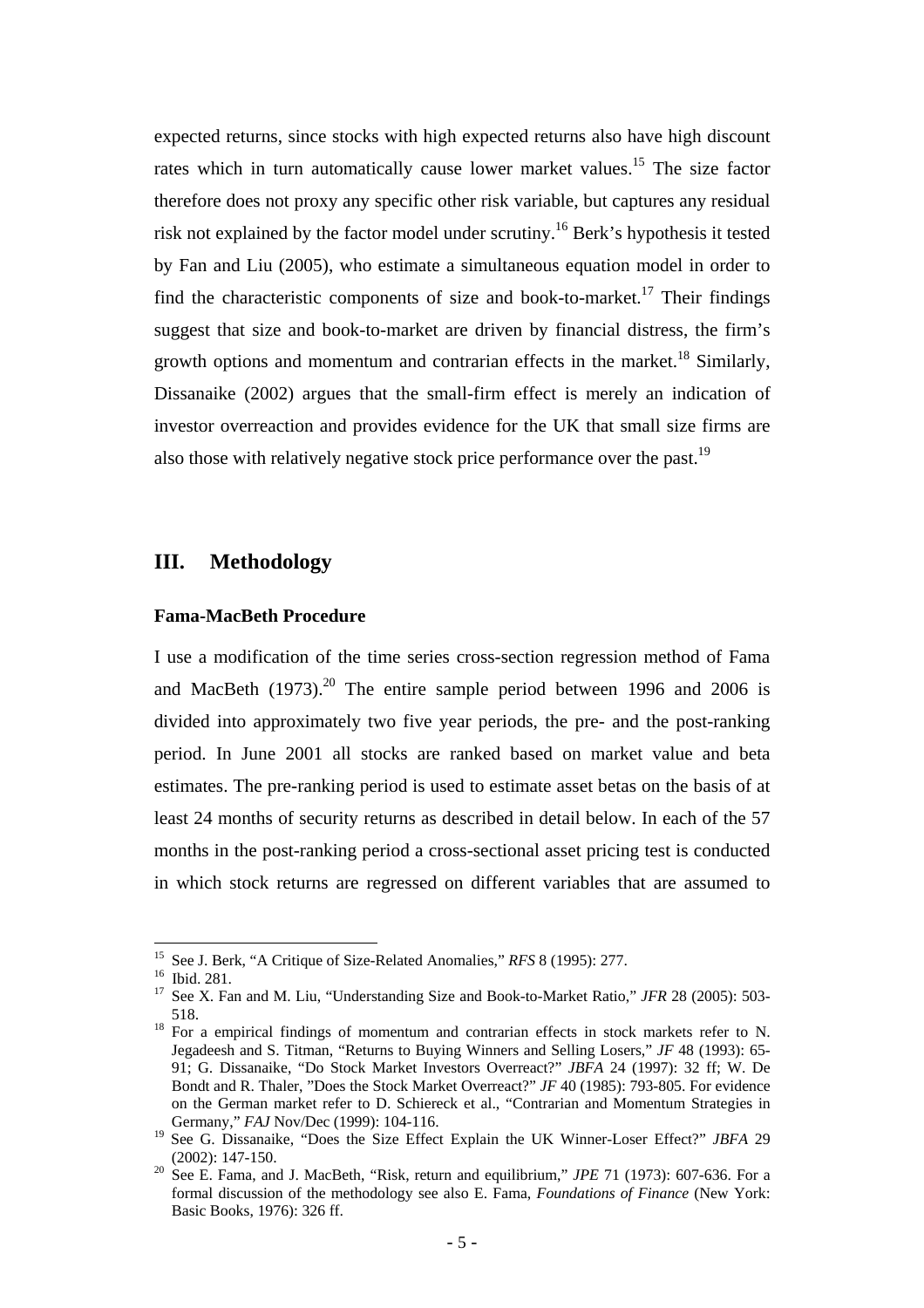explain the variation in expected returns using a two-stage least squares method, in which

$$
R_{it} = \sum_{j} \beta^{j} x_{it}^{j} + \varepsilon_{it} \quad i = 1, ..., N; t = 1, ..., T
$$

is the second-step multivariate regression equation of the two-stage least squares with j explanatory variables and the projection of the explanatory variable (such as size) from the first-step regressions. These equations have a cross-sectional element for N firms and a time-series element for T observations for each firm. According to Fama and MacBeth the regression estimates and their standard errors can be obtained by taking the time-series means of the cross-sectional estimates and their standard deviations, respectively:

$$
\hat{\beta}^j = \frac{1}{T} \sum_{t=1}^T \hat{\beta}_t^j
$$

$$
\sigma^2 (\hat{\beta}^j) = \frac{1}{T(T-1)} \sum_{t=1}^T (\hat{\beta}_t^j - \hat{\beta}^j)^2
$$

These time-series means of the monthly regression estimates are then used in standard tests for the explanatory power of the independent variables, i.e. to test whether the different variables are on average priced in asset returns.<sup>21</sup> Since all explanatory variables like size, book-to-market, leverage, etc. except asset beta are directly observable, there is no need to estimate the Fama-MacBeth regressions for portfolios if more precise estimates for individual asset betas can be obtained. This is done following a procedure suggested by Fama and French (1992) described in the subsequent section. $^{22}$  $^{22}$  $^{22}$ 

#### **Beta Estimation**

In order to run cross-sectional regressions to explain security returns on basis of the CAPM, estimations of asset betas are necessary since the security's systematic risk is not directly measurable. However, these estimates are affected by a

<span id="page-7-0"></span> $21$ <sup>21</sup> Assuming normally distributed returns that are IID over time, the regression factors will also be IID, so that the test statistic is distributed student-t and asymptotically normal. For a detailed discussion of the Fama-MacBeth procedure and a comparison with other methods refer to J. Cochrane, *Asset Pricing* (Princeton: University Press, 2001): 244-251 or J. Campbell et al., *The* 

<span id="page-7-1"></span>*Econometrics of Financial Markets* (Princeton: University Press, 1997): 215-217.<br><sup>22</sup> See E. Fama, and K. French, "The Cross-Section of Expected Stock Returns," *JF* 47 (1992): 430-432.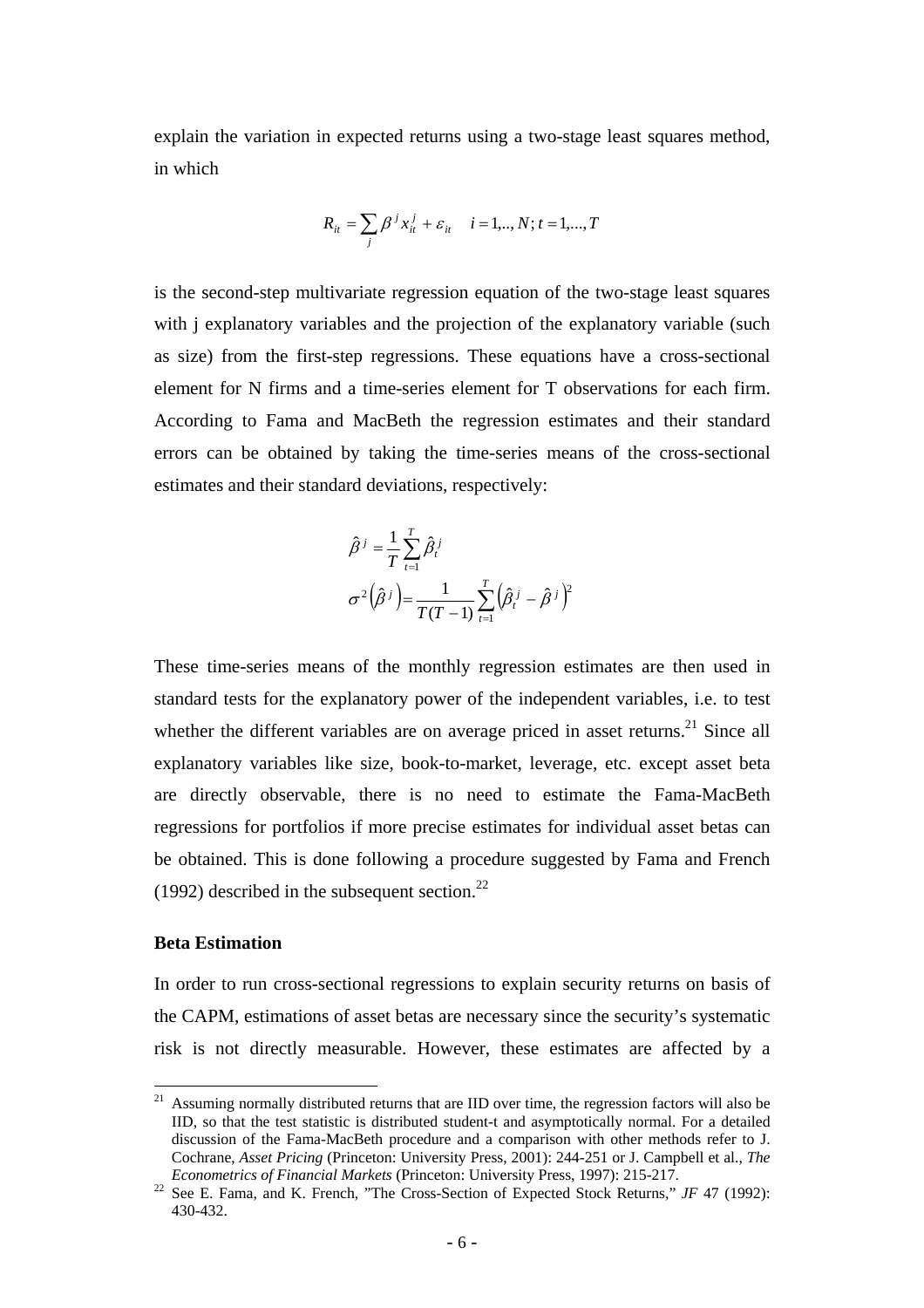sampling error for individual assets causing the so called error-in-variablesproblem.<sup>23</sup> To mitigate this problem I follow the common approach introduced by Friend and Blume (1970) and Black et al. (1972) and estimate betas for portfolios of individual assets.<sup>24</sup> Although this procedure improves the precision of the estimations, it is also inefficient, since grouping reduces the range of betas. I alleviate this problem by sorting the securities into five equally weighted portfolios based on their estimated individual betas after having sorted them into five equally weighted portfolios based on their market values.<sup>25</sup> Hence, twentyfive portfolios containing a similar number of securities are formed.

While the first five years of return data was used to estimate the pre-ranking betas of individual securities, the next five years of equally-weighted monthly portfolio returns is calculated to re-estimate portfolio betas. These portfolios are rebalanced monthly to allow securities to be assigned to different portfolios based on their change in market value. After re-estimating portfolio betas for each of the twentyfive size-beta portfolios, these post-ranking betas are allocated to each stock in that portfolio. This procedure allows the Fama-MacBeth regressions to be used for individual securities rather than portfolios in order to retain the security specific information.<sup>[26](#page-8-3)</sup>

#### **Two-Stage Least Squares**

 $\overline{a}$ 

Fama and French (1995 and 1996) as well as Chan and Chen (1991) argue that the explanatory power of size for stock returns in earlier studies captures the compensation for an underlying unknown risk factor, for which size serves as a

<span id="page-8-0"></span> $^{23}$  For a detailed analysis of the resulting attentuation bias refer to M. Merton, and M. Scholes, "Rates of Return in Relation to Risk," in *Studies in the Theory of Capital Markets*, ed. M. Jensen (New York: Praeger, 1972): 60-63; J. Johnston and J. DiNardo, *Econometric Methods*,

<span id="page-8-1"></span><sup>&</sup>lt;sup>24</sup> See I. Friend and M. Blume, "Measurement of Portfolio Performance under Uncertainty," *AER* 60 (1970): 564-568; F. Black et al., "The Capital Asset Pricing Model," in *Studies in the Theory* 

<span id="page-8-2"></span><sup>&</sup>lt;sup>25</sup> Forming portfolios based on size produces a wide spread of returns and betas, but does not take into account the possible high correlation between size and beta. Therefore a second division of the size portfolios based on betas is useful to allow for variations in beta that are unrelated to size. See R. Banz, "The Relationship between Return and Market Value of Common Stock," *JFE* 9 (1981): 7-8; E. Fama, and K. French, "The Cross-Section of Expected Stock Returns,"

<span id="page-8-3"></span>*JF* 47 (1992): 430.<br><sup>26</sup> For theoretical justification of this approach refer to E. Fama, and K. French, "The Cross-Section of Expected Stock Returns," *JF* 47 (1992): 432.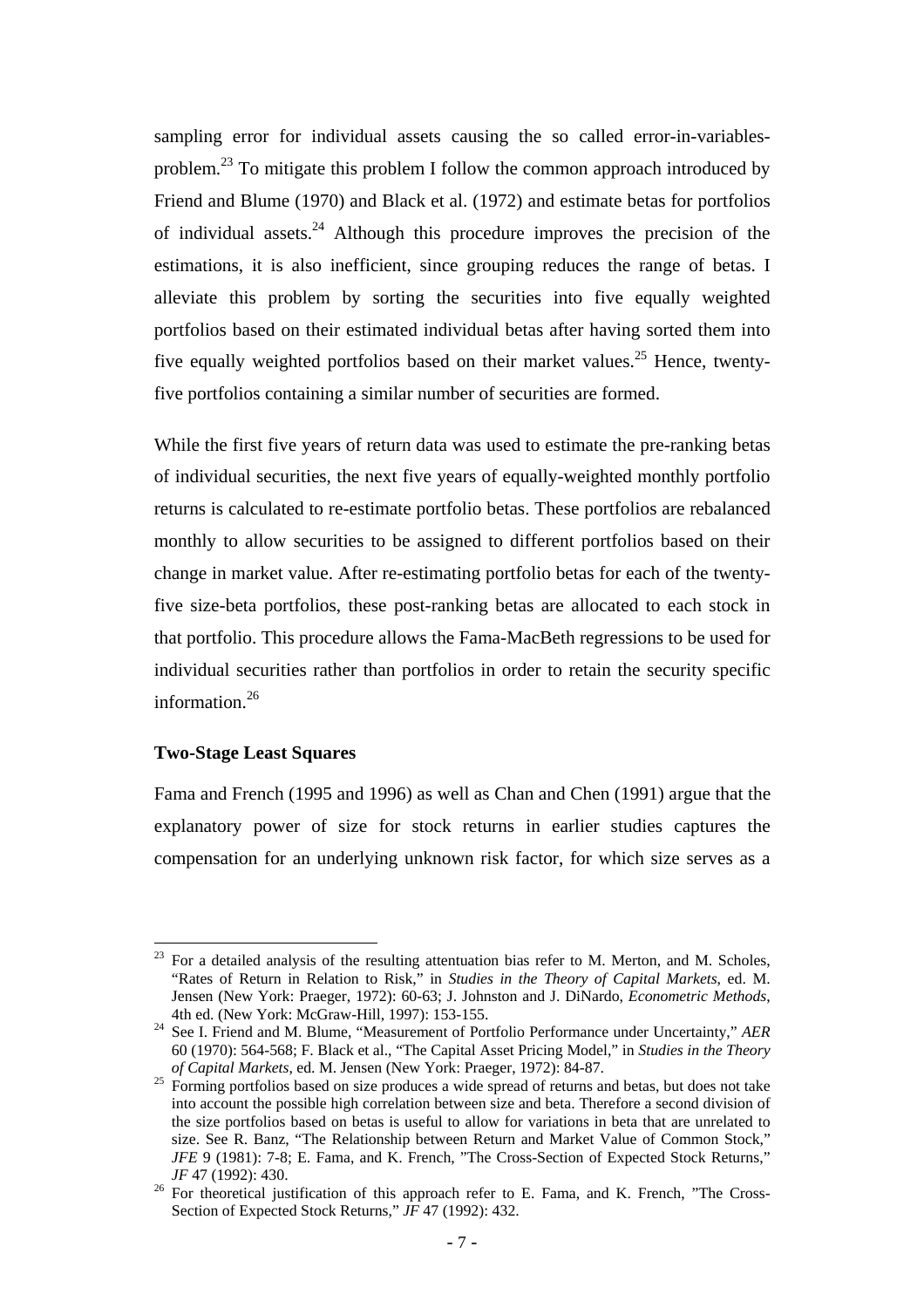proxy.<sup>27</sup> They particularly mention financial distress as one possible risk factor that is not captured by the market factor in the CAPM. However, the positive risk premium on size could equally be due to several other factors omitted in the original CAPM. This unobserved heterogeneity leads to biased and inconsistent estimators when an ordinary least square regression estimation is used to find the linear relationship between risk and return, since the error terms in the regression will be correlated with one or more explanatory variables. Moreover, Berk (1995) shows that since size is usually measured by the market value of equity it is not only endogenous, but simultaneously related to expected returns, thus inducing the so called simultaneity bias. $^{28}$ 

In the light of these findings I use a set of instrumental variables in a two stage least squares regression to control for the endogenous variable size. All accounting variables used in the regressions are matched with returns with a six month lag in order to ensure that these variables are publicly available and incorporated in stock prices.<sup>29</sup> All ratios like book to market, price earnings ratio, etc. are calculated on a monthly basis using monthly market values and quarterly accounting data. Table 1 summarizes the variables that are included in the modified Fama-MacBeth regressions. The basic asset pricing model used here to explain stock returns follows the findings of Fama and French (1995, 1996) and Jegadeesh (1992), that book-to-market and size play a significant role as factors in addition to the stock's beta.<sup>30</sup> Its empirical expression is given by

$$
R_{it} = \gamma_0 + \gamma_1 BETA_{it} + \gamma_2 BM_{it} + \gamma_3 SIZE_{it} + \varepsilon_{it}, \qquad (1)
$$

where BETA is the portfolio beta assigned to the individual stock in the way explained above, BM is the ratio of book value of equity to its market value and SIZE is the market value of equity. Since earlier studies also report a relation

<span id="page-9-0"></span><sup>&</sup>lt;sup>27</sup> See e.g. E. Fama and K. French, "Size and Book-to-Market Factors in Earnings and Returns," JF 50 (1995): 131; K. Chan and N. Chen, "Structural and Return Characteristics of Small and Large Firms," *JF* 46 (1991): 1468.<br><sup>28</sup> See J. Berk, "A Critique of Size-Related Anomalies," *RFS* 8 (1995): 280.<br><sup>29</sup> Banz (1983) only assumes a three month lag until accounting data is known in the market, but

<span id="page-9-1"></span>

<span id="page-9-2"></span>Fama and French (1992) give a rationale for the conservative six month lag. See E. Fama, and K. French, "The Cross-Section of Expected Stock Returns," JF 47 (1992): 429.

<span id="page-9-3"></span>R. French, The Cross-Section of Expected Stock Returns," is a startings and Returns," JF 50<br><sup>30</sup> See E. Fama and K. French, "Size and Book-to-Market Factors in Earnings and Returns," JF 50 (1995): 143-144; E. Fama and K. French, "Multifactor explanations of asset-pricing anomalies," *JF* 51 (1996): 55-84; N. Jedadeesh, "Does Market Risk Really Explain the Size Effect?" *JFQA* 27 (1992): 348.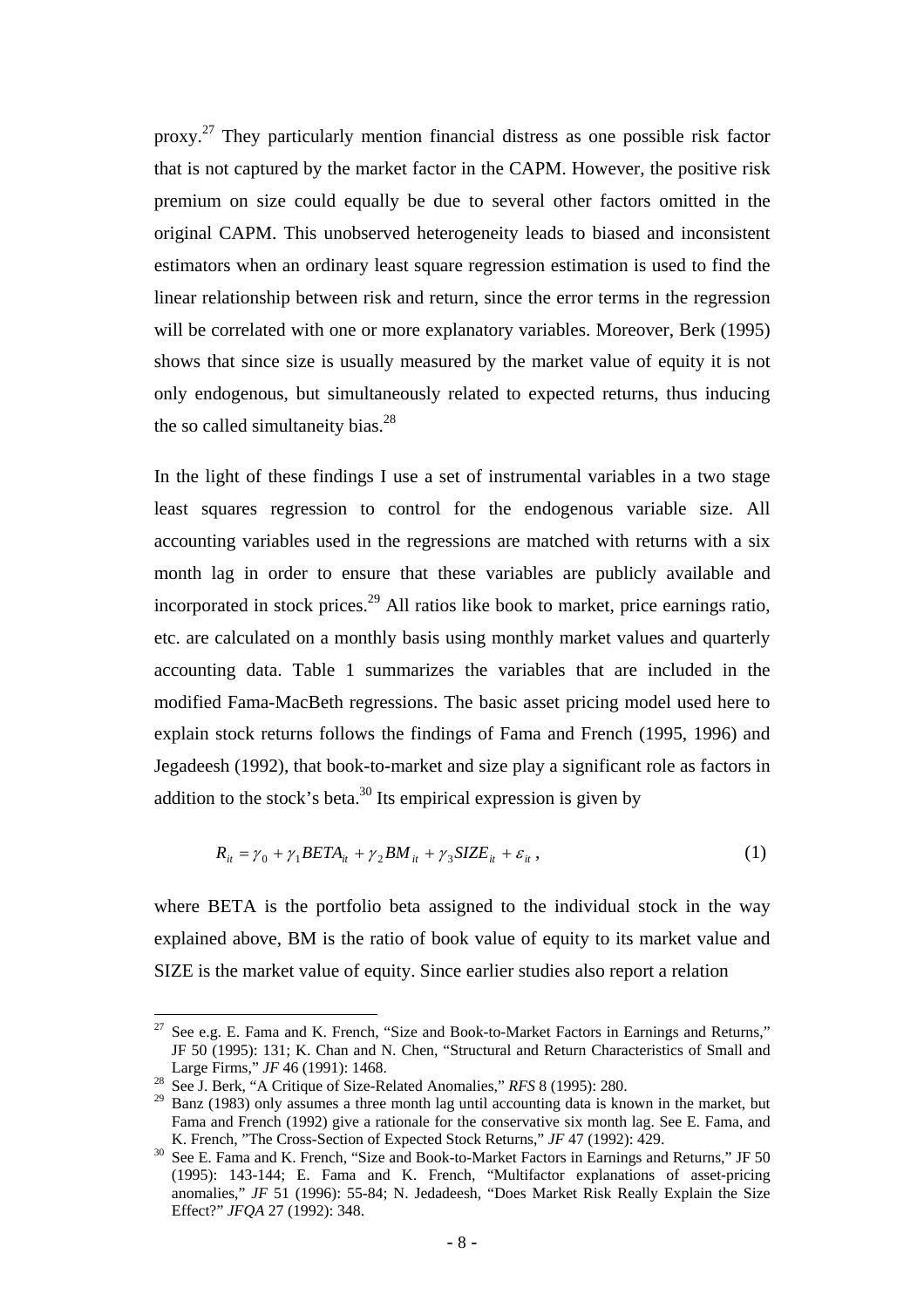| return | arithmetic monthly return including dividends                                                             |
|--------|-----------------------------------------------------------------------------------------------------------|
| beta   | monthly estimated portfolio beta assigned to individual asset                                             |
| size   | natural logarithm of monthly market value of equity                                                       |
| bm     | natural logarithm of ratio of book value of equity to market value of equity                              |
| ba     | natural logarithm of book value of total assets                                                           |
| sal    | natural logarithm of total sales                                                                          |
| lev    | financial leverage calculated as the ratio of long-term debt to market value of equity                    |
| div    | dividend yield calculated as the ratio of dividends per share to price per share on a<br>monthly basis    |
| prft   | profitability ratio calculated as the ratio of earnings before interest and taxes to sales                |
| pe     | price to earnings ratio calculated as price market value divided by earnings before<br>interest and taxes |
| bas    | bid ask spread calculated as the difference in the average monthly bid and ask price                      |
| vol    | monthly trading volume                                                                                    |

**Table 1: List of variables of the OLS and two stage least square regressions** 

between risk-adjusted returns and dividend yield and price-to-earnings ratios the model in (1) is extended to

$$
R_{it} = \gamma_0 + \gamma_1 BETA_{it} + \gamma_2 BM_{it} + \gamma_3 SIZE_{it} + \gamma_4 DIV_{it} + \gamma_5 PE_{it} + \varepsilon_{it}, \qquad (2)
$$

where DIV is the dividend yield of the stock and PE its price-earnings ratio.<sup>31</sup>

<sup>&</sup>lt;sup>31</sup> See S. Basu, "Investment Performance of Common Stock in Relation to Their Price-Earnings Ratios," *JF* 12 (1977): 129-156. R. Litzenberger and K. Ramaswamy, "The Effect of Personal Taxes and Dividends on Capital Asset Prices," *JFE* 7 (1979): 184; refer also to F. Black and M. Scholes (1974) for contrary results on the effect of dividends on stock prices. See F. Black and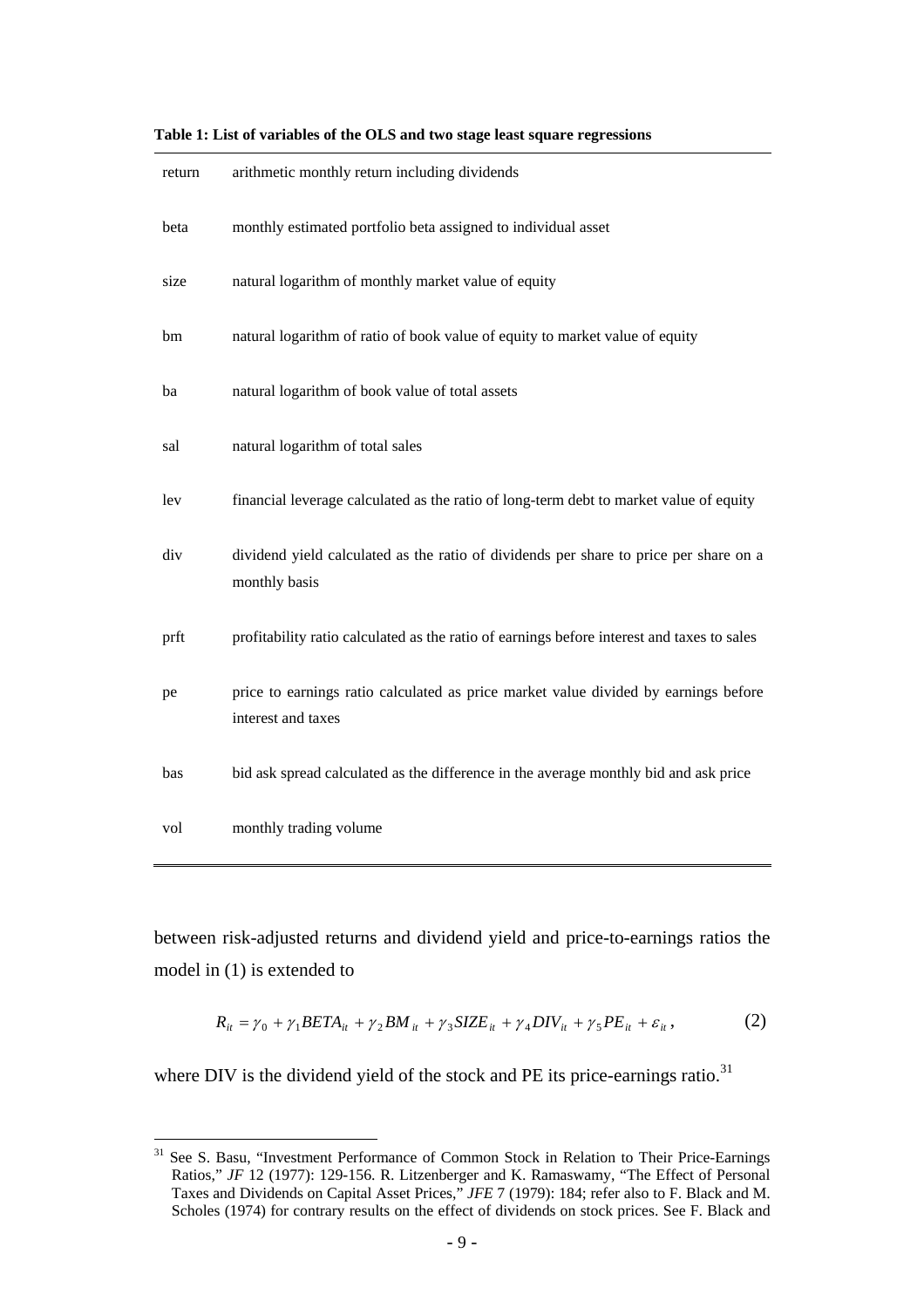#### **Choice of Instrumental Variables**

In the first step of the two-stage least square regression SIZE is regressed on its set of instrumental variables **Z**. It is crucial for the choice of instruments that they are exogenous in the structural equation (2) and correlated to the endogenous explanatory variable SIZE, i.e.  $E[\mathbf{z}_{it}, \varepsilon_{it}] = 0$  and  $E[\mathbf{z}_{it}, SIZE_{it}] = \delta$  for some nonzero  $\delta$ , respectively. Furthermore, the reduced form regression must have at least as many instruments as there are explanatory variables in the structural equation  $(2).^{32}$ 

Berk (2000) emphasizes the misspecification of size measured by the market value of equity in explaining stock returns due to the simultaneous relation with expected returns. He thus suggests non-market measures of size in asset pricing tests.<sup>33</sup> I therefore use the book value of total assets  $(BA)$  and total sales  $(SAL)$  as instrumental variables. Moreover, Fama and French (1996), Chan and Chen (1991) and more recently Vassalou and Xing (2004) suggest that smaller firms suffer from financial distress and thus are expected to experience higher stock returns[.34](#page-11-2) To model for default risk, leverage (LEV), measured by the ratio of long-term debt to market equity and the profitability ratio (PRFT), measured by the ratio of earnings before interest and taxes to total sales, are also included in the reduced form equation. Finally, bid-ask-spread (BAS) and trading volume (VOL) are used as IVs for size as well, since smaller stocks are usually also illiquid stocks and thus traded less frequently giving rise to higher holding period risk.<sup>35</sup> Hence, the reduced form regression is obtained as

$$
SIZE_{it} = \lambda_0 + \lambda_1 BA_{it} + \lambda_2 SAL_{it} + \lambda_3 LEV_{it} + \lambda_4 PRFT_{it} + \lambda_5 BAS_{it} + \lambda_6 VOL_{it} + \eta_{it}, \quad (3)
$$

containing the variables explained above.

M. Scholes, "The Effects of Dividend Yield and Dividend Policy on Common Stock Prices and

<span id="page-11-0"></span>Returns," *JFE* 1 (1974): 18.<br><sup>32</sup> Although the asymptotic efficiency increases with the number of instruments, the finite sample bias also increases. See P. Phillips, "The Exact Distribution of Instrumental Variable Estimators in an Equation Containing n+1 Endogenous Variables, "*Econometrica* 48 (1980): 875.

<span id="page-11-1"></span>In an Equation Containing n+1 Endogenous Variables, "*Econometrica assume the Size Anomaly*," in *Security Market*<br>*Imperfections*, ed. D. Keim and W. Ziemba (Cambridge: University Press, 2000): 95-97.

<span id="page-11-3"></span><span id="page-11-2"></span>

<sup>&</sup>lt;sup>34</sup> See e.g. M. Vassalou, Y. Xing, "Default Risk in Equity Returns," JF 59 (2004): 847.<br><sup>35</sup> See Y. Amihud and H. Mendelson, "The Effect of Beta, Bid-Ask Spread, Residual Risk and Size on Stock Returns," *JF* 44 (1989): 483.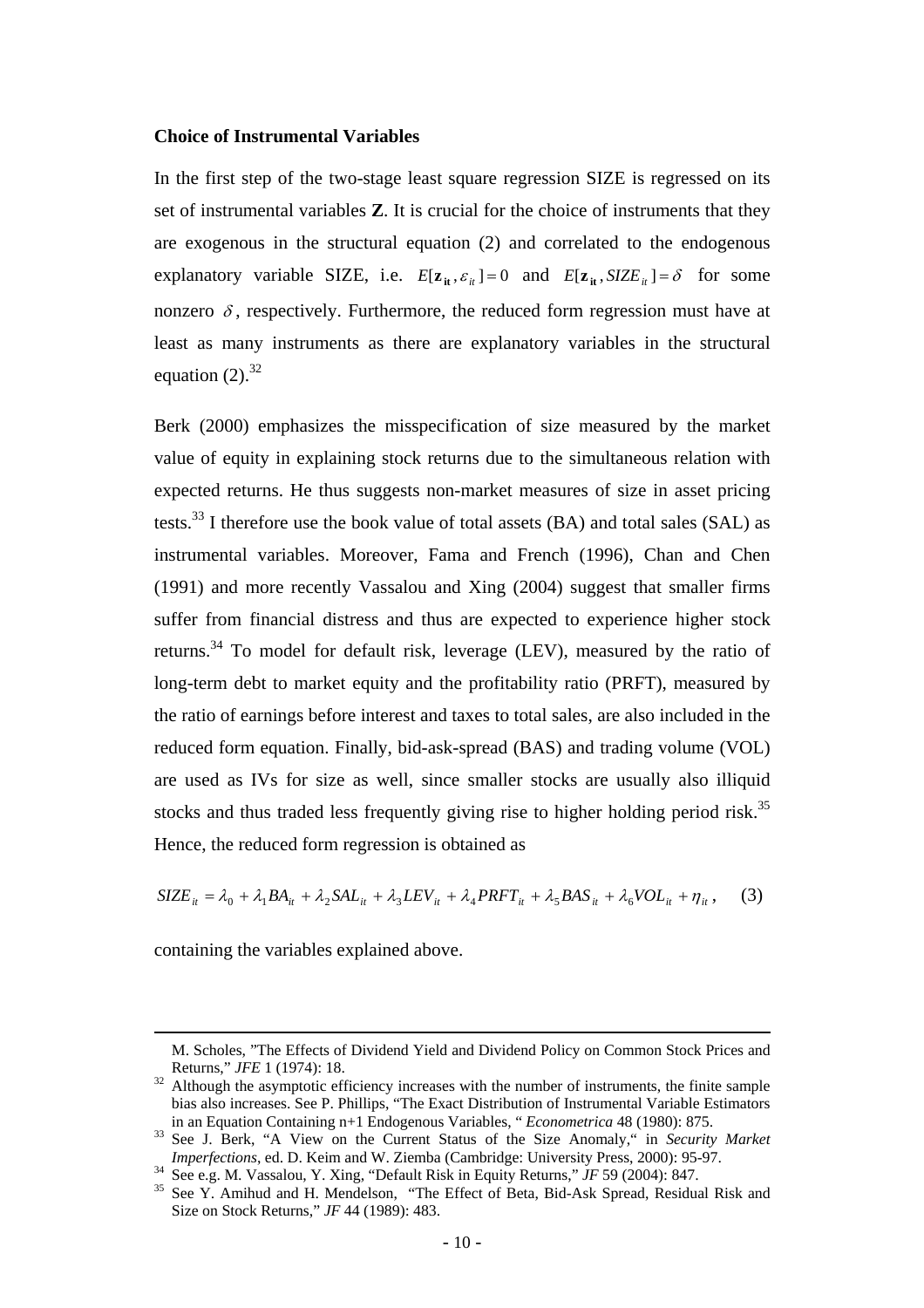The orthogonal projection of SIZE onto the matrix of instrumental variables **Z**  gives the fitted values for SIZE. Replacing SIZE in equation (2) with its fitted values of the first-step regression in (3) results in the second-step regression

$$
R_{it} = \gamma_0 + \gamma_1 BETA_{it} + \gamma_2 BM_{it} + \gamma_3 P * SIZE_{it} + \gamma_4 DIV_{it} + \gamma_5 PE_{it} + e_{it}, \qquad (4)
$$

where **P** is the projection matrix of the reduced form regression defined by

$$
\mathbf{P} = \mathbf{Z}(\mathbf{Z}^{\mathsf{T}}\mathbf{Z})^{-1}\mathbf{Z}^{\mathsf{T}}.
$$

Although the IV estimation gives consistent estimators when the covariance conditions stated above hold, the 2SLS estimators will be asymptotically biased towards OLS if the endogenous explanatory variable and the instruments are only weakly correlated. Nelson and Startz (1990) derive that

$$
\frac{OLS \, bias}{2SLS \, bias} \le 1
$$

whenever the inequality

 $\overline{a}$ 

$$
\frac{1}{\hat{\rho}_{xz}^2} >> n \tag{5}
$$

holds, where  $\hat{\rho}_{xz}^2$  is the bias-corrected R<sup>2</sup> statistic of the reduced form regression and n is the number of observations. [36](#page-12-0) Moreover, low estimators in the first-step regression induce an upward bias in the t-statistic, rejecting the null in regression (3),  $H_0: \lambda_i = 0$  *j* = 1,...,6, where in fact it is true. Hence, a choice of poor IVs might lead to erroneous inference.

Additionally, Hahn and Hausman (2003) state that even with a high  $R<sup>2</sup>$  in the firststep regression the 2SLS-estimators will be biased if the disturbances of the structural form and the reduced form equations are correlated.<sup>37</sup> A high correlation might particularly occur when many instruments are used. This study therefore

<span id="page-12-0"></span><sup>36</sup> See C. Nelson and R. Startz, "The Distribution of the Instrumental Variable Estimator," *JB* 63 (1990): 127-131. The authors also show that the  $\mathbb{R}^2$  of the first-step regression is upward biased by approximately 1/n, hence suggesting a downward correction. See also C. Nelson and R. Startz, "Some Further Results on the Exact Small Sample Properties of the Instrumental

<span id="page-12-1"></span><sup>&</sup>lt;sup>37</sup> See J. Hahn and J. Hausman, "Weak Instruments," *AER* 93 (2003): 119.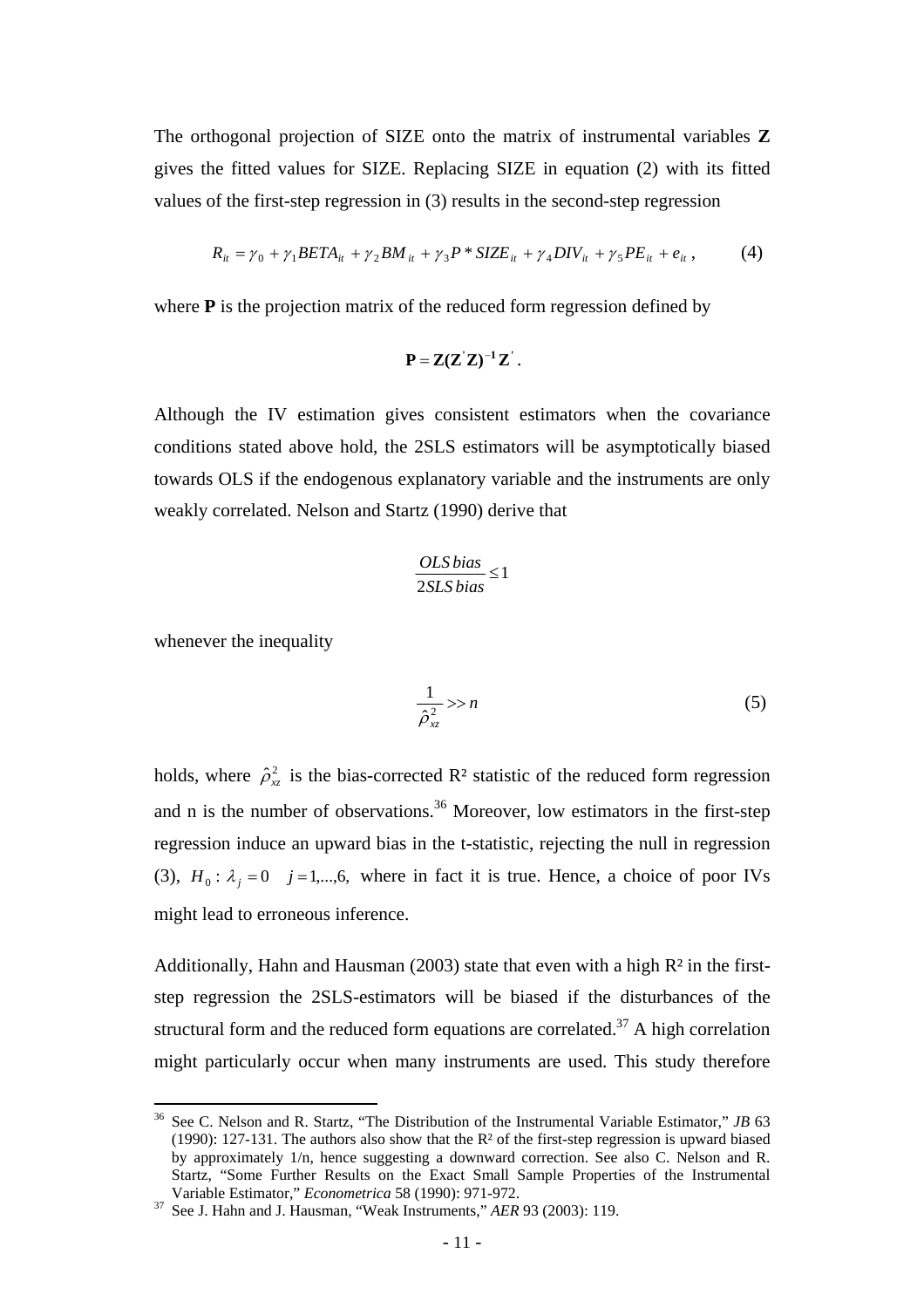mainly differs from Fan and Liu (2005) with respect to the number of instrumental variables. While Fan and Liu use up to 152 IVs in their simultaneous equation model in order to explain the cross-section of expected returns, not only including idiosyncratic components but also macroeconomic variables, I only implement the six most promising IVs hypothesized to be highly related to firm size. Adding less important variables like macroeconomics variables will only add little explanatory power, but increase the bias dramatically.<sup>38</sup>

## **IV. Sample Selection and Descriptive Data**

I obtained monthly stock return and accounting data for all companies listed in the German composite index CDAX through Thomson Financials Datastream database for a 10 year period between March 1996 and December 2005.<sup>39</sup> The initial sample includes 674 companies. Those with less than 24 months of return data for beta estimation purposes before July 2001 or missing accounting data are excluded from the final sample resulting in 447 German firms with complete return and accounting data. The summary statistics for the sample over the entire period is given in table 2.

<span id="page-13-0"></span><sup>&</sup>lt;sup>38</sup> See A. Buse, "The Bias of Instrumental Variable Estimators," Econometrica 60 (1990): 178.<br><sup>39</sup> The CDAX index includes all domestic companies of the Prime and General Standard of

<span id="page-13-1"></span>The CDAX index includes all domestic companies of the Prime and General Standard of the Frankfurt Stock Exchange comprised of DAX, MDAX, SDAX, TecDAX and other stocks of the General Standard segment and thus represents the whole breadth of the German stock market.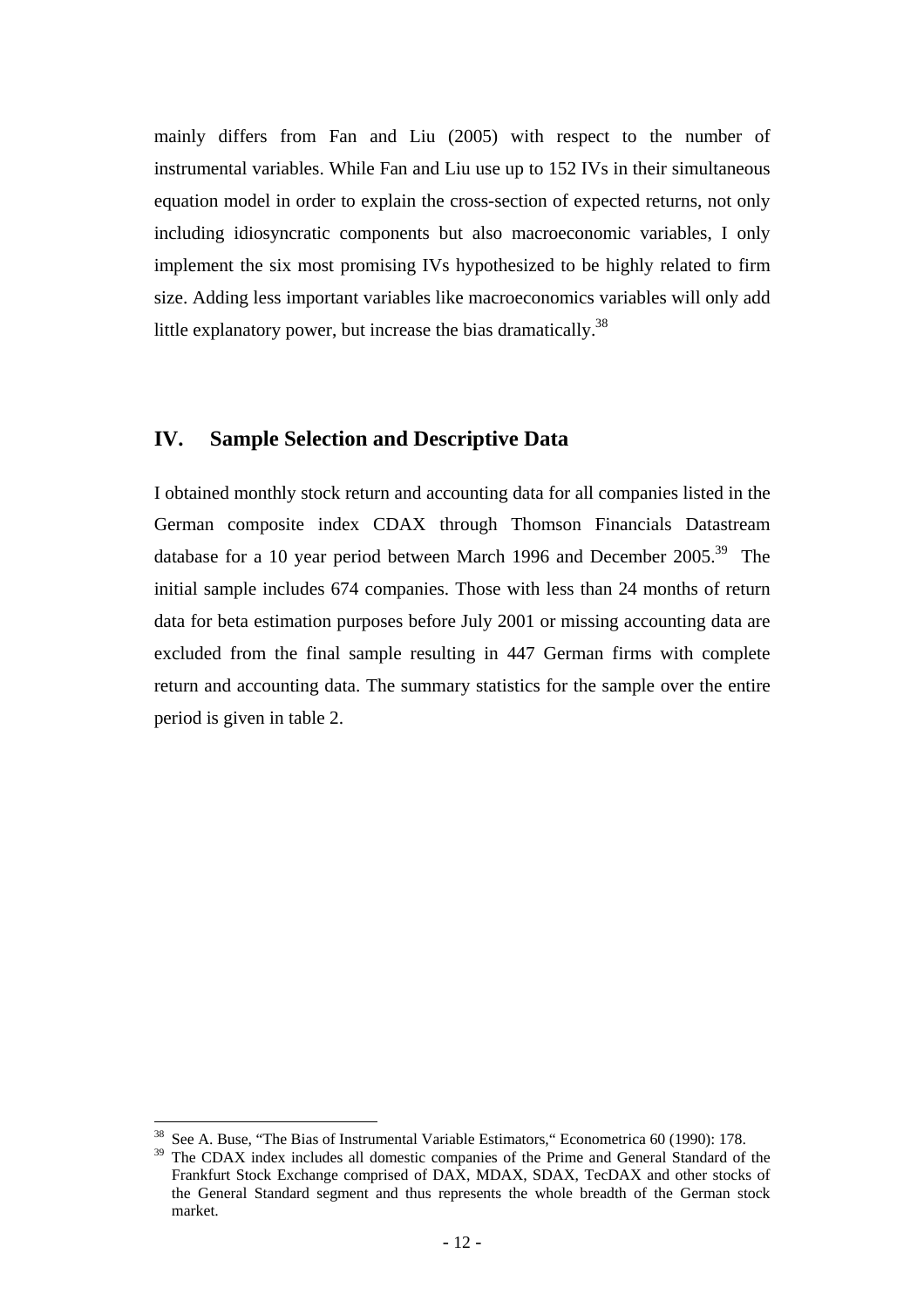| Companies           | 447   |         |           |             |           |
|---------------------|-------|---------|-----------|-------------|-----------|
| <b>Months</b>       | 57    |         |           |             |           |
| <b>Variables</b>    | Obs.  | Mean    | Std. Dev. | Min         | Max       |
| return              | 25468 | 0.0082  | 0.2470    | $-0.9355$   | 19.1429   |
| beta                | 25468 | 0.1477  | 0.1417    | $-0.2531$   | 0.6210    |
| market value        | 25467 | 1592.57 | 6488.90   | 0.06        | 110148.90 |
| book-to-market      | 23982 | 4.66    | 15.73     | 0.00        | 100.00    |
| book assets         | 21421 | 1042.72 | 4138.92   | 0.00        | 96500.00  |
| sales               | 21421 | 4417.15 | 14400.00  | 0.06        | 162000.00 |
| leverage            | 17178 | 3.23    | 21.20     | 0.00        | 617.86    |
| dividend yield      | 25468 | 2.26    | 7.53      | 0.00        | 294.12    |
| EBIT                | 25468 | 199.09  | 1247.01   | $-21100.00$ | 15300.00  |
| P/E-ratio           | 12884 | 25.73   | 135.08    | 0.00        | 3887.06   |
| profitability ratio | 21421 | 0.02    | 1.42      | $-69.45$    | 29.75     |
| bid-ask-spread      | 23763 | 0.26    | 0.42      | $-2.05$     | 2.99      |
| trading volume      | 25468 | 336.06  | 1283.82   | 0.00        | 84982.10  |

**Table 2: Summary Statistics** (all values in million euros except ratios)

Table 3 shows the annualized buy-and-hold returns of the 25 size-beta portfolios during the post-ranking period. Buy-and-hold returns are calculated following Roll's (1983) 'rebalanced returns' according to

$$
BHR_{p} = \left[ \prod_{t} (1 + \frac{1}{N} \sum_{i=1}^{N} R_{i}) \right] - 1,
$$

where R is the monthly stock return of each individual firm  $i^{40}$  Intriguingly, the results show that the larger firm portfolios outperformed the smaller firm portfolios on a raw return basis. Similar results are obtained comparing riskadjusted portfolio returns (not reported here).<sup>41</sup> However, the small firm portfolios show higher negative abnormal returns than portfolios of larger firms giving rise to the assumption that the CAPM does not appropriately capture the risk inherent in small firms. These informal results for portfolios highlight the importance of an investigation based on the cross-section of individual securities.

<span id="page-14-0"></span><sup>40</sup> See R. Roll, "On Computing Mean Returns and the Small Firm Premium," *JFE* 12 (1983): 373. Roll finds out that using buy-and-hold returns mitigates the upward bias introduced by arithmetic returns when calculating the size premium for mean portfolio returns. 41 The results for risk-adjusted buy-and-hold returns are available on request. A possible

<span id="page-14-1"></span>explanation for this 'reverse' size effect can be the exuberant losses of smaller high tech firms, which are more vulnerable to business cycles than large firms, after the burst of the stock market bubble. See e.g. M. R. Reinganum, "A Revival of the Small-Firm Effect," *JPM* 18 (1992): 55-62. For similar results after sorting according to size and book-to-market see K. Daniel and S. Titman, "Evidence on the characteristics of cross sectional variation in stock returns," *JF* 52 (1997): 6.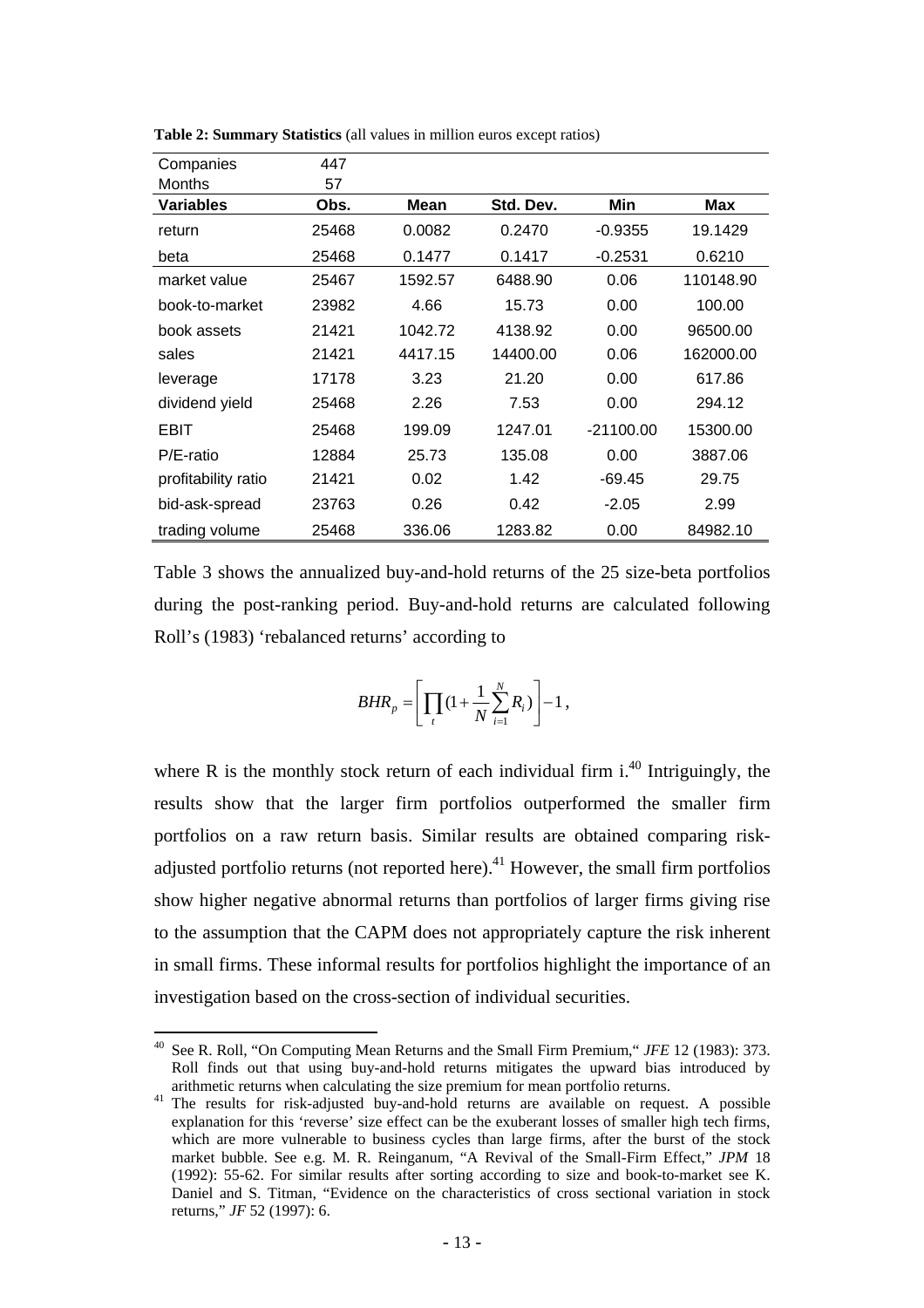|            |                | <b>Beta Quintile Portfolios</b> |           |        |           |           |  |  |  |
|------------|----------------|---------------------------------|-----------|--------|-----------|-----------|--|--|--|
|            |                | 1                               | 2         | 3      | 4         | 5         |  |  |  |
| Portfolios | 1              | $-0.0382$                       | $-0.1284$ | 0.0104 | $-0.1424$ | $-0.0858$ |  |  |  |
|            | $\overline{2}$ | 0.0579                          | 0.0625    | 0.1241 | 0.1733    | $-0.2003$ |  |  |  |
| Quintile   | 3              | 0.1132                          | 0.1145    | 0.0603 | 0.0474    | 0.0680    |  |  |  |
|            | 4              | 0.1527                          | 0.1955    | 0.1610 | 0.1327    | 0.0069    |  |  |  |
| Size       | 5              | 0.1457                          | 0.1195    | 0.0880 | 0.0884    | $-0.0057$ |  |  |  |
|            |                |                                 |           |        |           |           |  |  |  |

**Table 3: Annualized Buy-and-Hold Returns of the 25 Size-Beta Portfolios During the Post-Ranking Period** 

 $1 = \text{small size } / \text{low beta}$  5 = large size / high beta

The size-beta portfolios are constructed by first sorting the entire sample into five quintiles based on their monthly market values beginning with the smallest followed by a second sort into five quintiles based on their pre-ranking beta beginning with the lowest. Portfolios are rebalanced each month and buy-and-hold returns are calculated on equally weighting the stocks in each portfolio. The returns represent the actual investment return of each portfolio after maintaining equal weighting assuming an investment horizon of one year.

# **V. Empirical Results**

#### **First-Step Regressions**

Given the rationale for a two-stage least squares estimation discussed above, I estimate the regression in (3), in order to investigate whether a linear relation between size and the hypothesized instruments exists. The results of the reduced form regression are presented in table 4, panel A. All explanatory variables are highly statistically significant on the 0.01-level (two-tailed test) in explaining the variation in firm size with an overall goodness of fit of 88%. Such a high correlation between firm size and the IVs is a reasonable indicator for an adequate choice of instruments. Consistent to Fan and Liu (2005), particularly book value of assets and sales as physical size measures capture the variation in size based on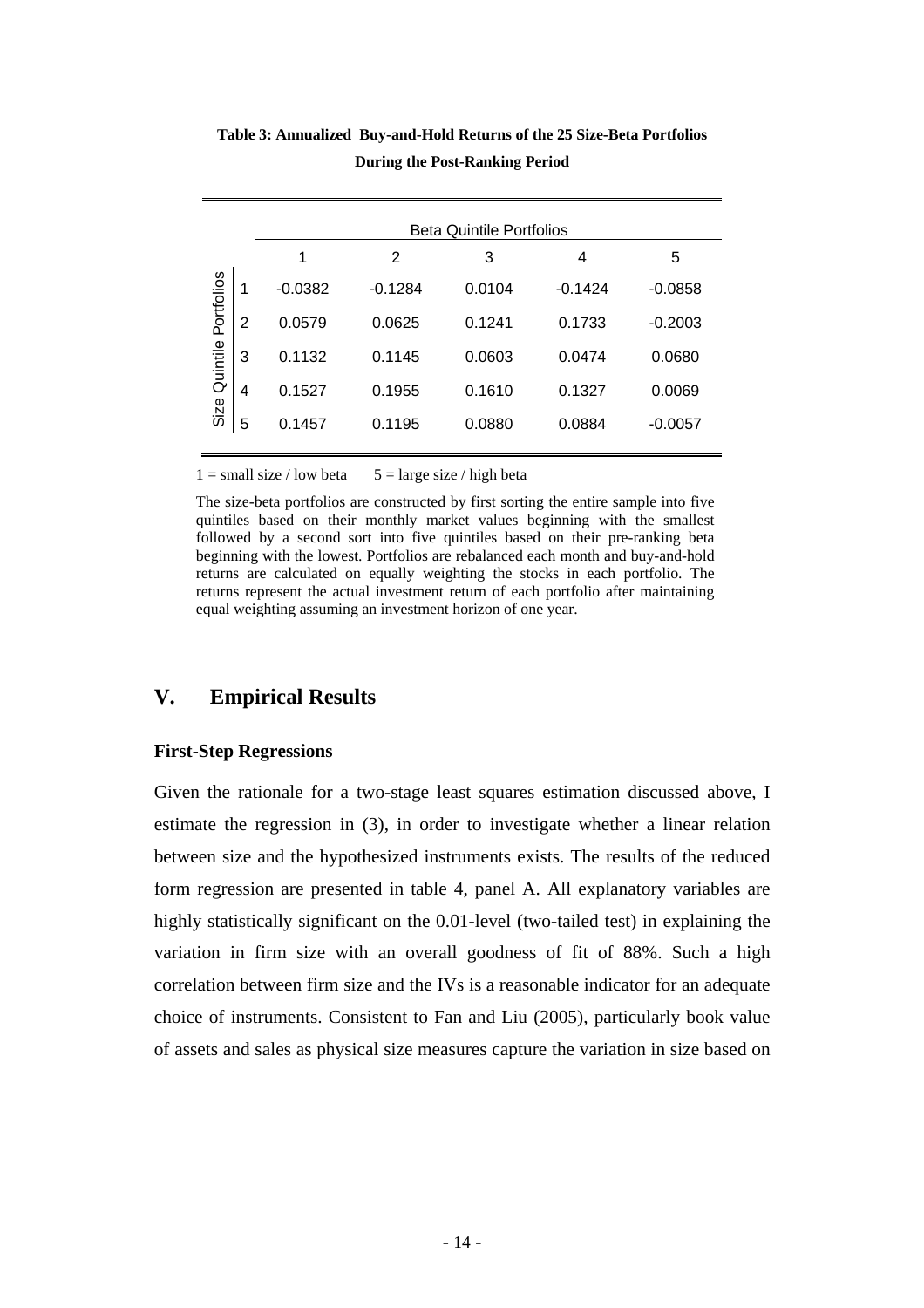market value.<sup>42</sup> However, the parameter for trading volume is extremely low indicating a biased t-statistic mentioned above.<sup>43</sup>

Moreover, since a high R-squared is not a guarantor for non-spurious IV estimators, the downward adjustment and simple test given in inequality (5) suggested by Nelson and Startz (1990) is conducted.<sup>44</sup> The results confirm the justification of an IV approach. With multiple explanatory variables in the firststep regression spurious estimators might also result from high correlation among the variables. The correlation coefficients of the instrumental variables are given in table 4, panel B. Only the correlations between SAL and BA could give rise to concern. With the number of instruments large enough that the first and second moments estimators exist, $45$  but still moderate enough to avoid overidentifying problems and correlation among the disturbances between the structural and reduced form equations, the two-stage least squares estimation appears to be appropriate to produce unbiased and consistent estimators.

#### **Second-Step Regressions**

 $\overline{a}$ 

Having confirmed the endogeneity of the size factor, the second step of the twostage least squares regression is estimated containing the predictions of size as regressors as in equation (4). The mean slopes of the Fama-MacBeth regressions are presented in table 5. Panel A shows the results of the ordinary single step OLS regressions. In the extended form (2) none of the parameters is statistically significantly different from zero, indicating that the model does not capture the variation in the cross section of stock returns. However, consistent with the findings of Fama and French (1992, 1996) and Jegadeesh (1992) the basic threefactor model reveals significant explanatory power of book-to-market on the 0.05 level whereas CAPM beta shows none, yet the sign of book-to-market is negative.

The second stage results of the 2SLS regression are given in panel B of table 5. In both models, the extended and the basic equation, the parameters on book-to-

<span id="page-16-1"></span>

<span id="page-16-0"></span><sup>&</sup>lt;sup>42</sup> See X. Fan and M. Liu, "Understanding Size and Book-to-Market Ratio," *JFR* 28 (2005): 513.<br><sup>43</sup> See C. Nelson and R. Startz, "The Distribution of the Instrumental Variable Estimator," *JB* 63

<span id="page-16-2"></span><sup>(1990): 127-131.&</sup>lt;br><sup>44</sup> See C. Nelson and R. Startz, "The Distribution of the Instrumental Variable Estimator," *JB* 63<br>(1990): 138.

<span id="page-16-3"></span><sup>&</sup>lt;sup>45</sup> For a derivation of the conditions for the existence of moments in simultaneous equation models refer to T. Kinal, "The Existence of Moments of k-class Estimators," *Econometrica* 48 (1980): 245-249.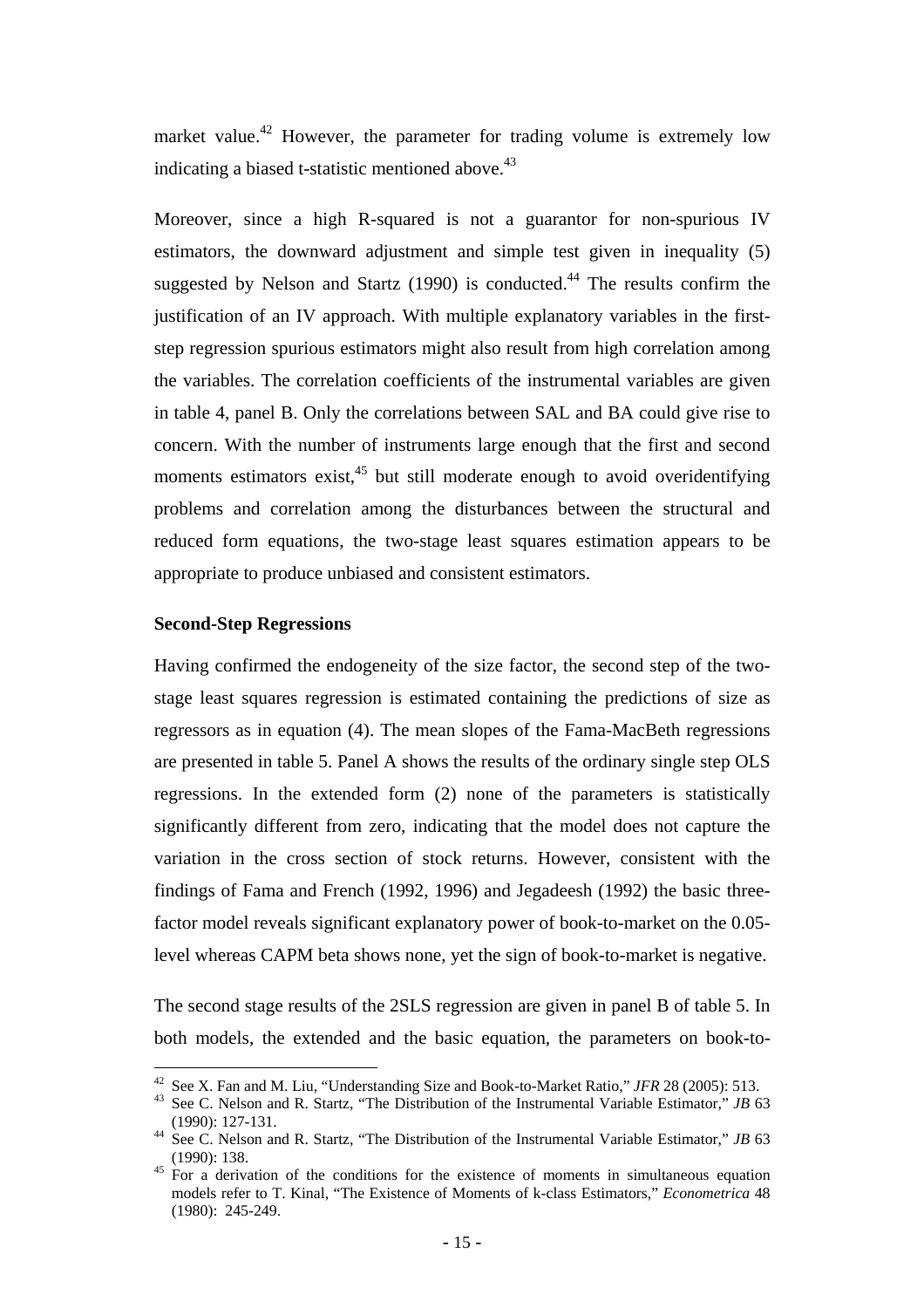market and size are significantly negative. Their t-statistic is -4.27 and -2.42 in the basic equation, respectively. Moreover, the constant is also statistically significant in the basic equation with a t-statistic of 2.11.

The results confirm prior empirical findings that controlling for book-to-market and size, other factors like beta, dividend yield and P/E-ratio do not have any explanatory power with respect to average stock returns. Consistent with prior findings on the size effect, stock returns seem to be inversely related to firm size, but contrary to prior findings, also inversely related to book-to-market. The negative slope on book-to-market is somewhat intriguing, but not fully surprising. In the aftermath of the burst of the stock market bubble and its following recession many so called "new economy" firms lost tremendously in market value. Since these firms often consisted of small family-owned mostly nonprofitable companies, which had issued relatively little equity, their book-tomarket ratio probably did not increase as much relative to large industrial firms, which also lost in market value, but had higher book values of equity. Hence, the smaller firms in this sample are most likely also those firms with relatively smaller book-to-market ratios.

The findings presented here highlight the fact that size and book-to-market cannot be risk factors on their own, but rather represent economic mechanisms not properly specified in current asset pricing models. Moreover, the results of this study corroborate the theoretical and empirical findings of Berk (1995, 2000), Fama and French (1992, 1996), Vassalou and Xing (2004) and Fan and Liu (2005) of an economic rationale behind size. As shown above, the size factor does indeed capture the higher default risk of smaller firms and the illiquidity risk of trading their stocks as well as a physical size measure based on the book value of assets or sales value. [46](#page-17-0) 

<span id="page-17-0"></span>Asset value and sales are related to the growth component in returns hypothesized by Berk et al. (1999) and therefore assumed to serve as proxy for expected cash flows. See J. Berk et al., "Optimal Investment," *JF* 54 (1999): 1561-1662.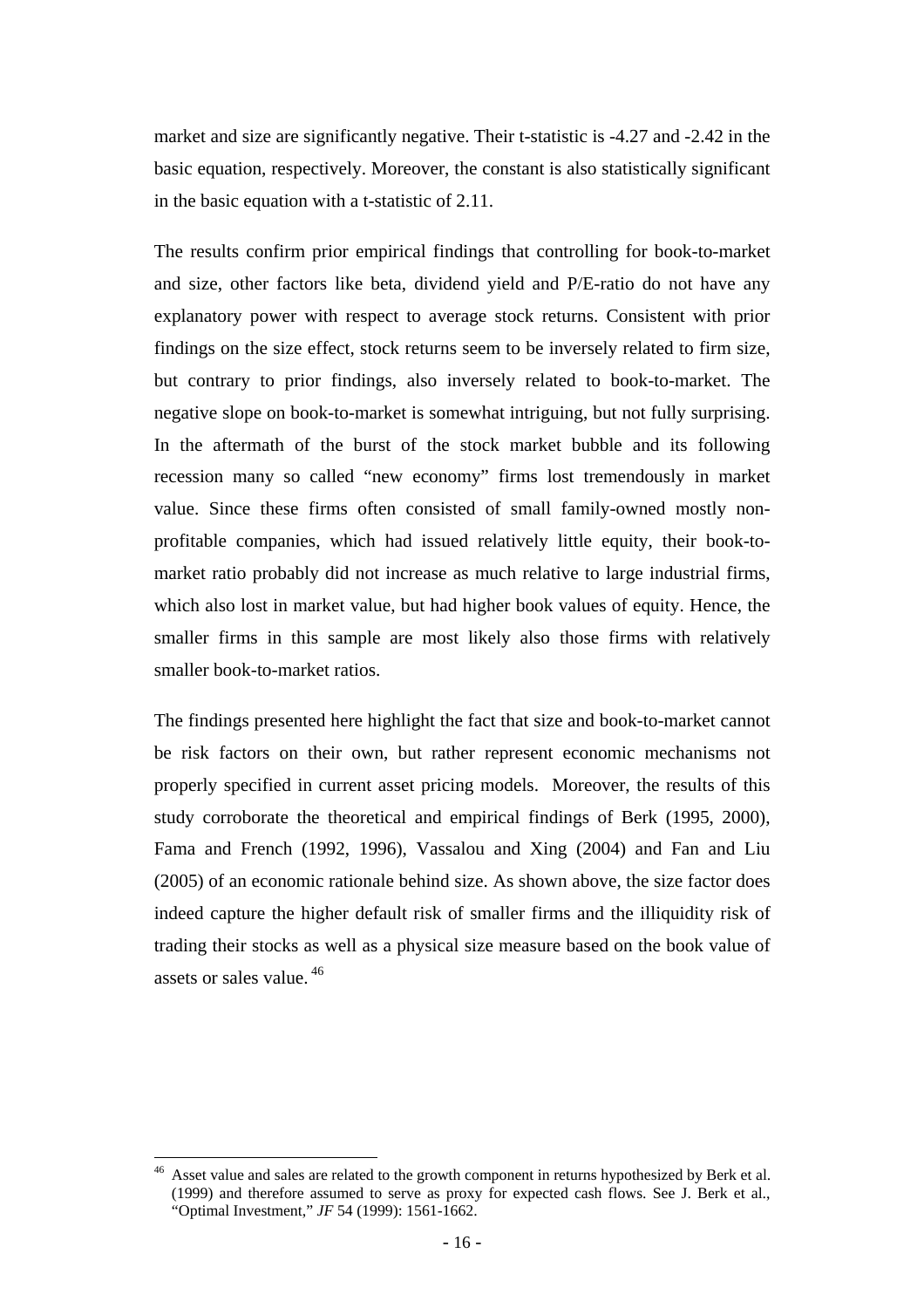### **VI. Interpretation of Results and Concluding Remarks**

The size effect is still hotly debated after twenty years of its first detection. It is often mentioned together with the value premium, the positive risk premium on the book-to-market ratio. Although size and book-to-market are widely accepted as components in asset pricing, there is still disagreement on the role they play in explaining expected stock returns.

While Fama and French (1993, 1996) and Davis et al. (2000) suggest that these factors display systematic risk not captured by the CAPM beta, $47$  Daniel and Titman (1997) and Fan and Liu (2005) propose a characteristics-based explanation for size and book-to-market, stating that these factors are not part of the covariance structure of returns, but rather represent idiosyncratic components[.48](#page-18-1) Furthermore, Lakonishok et al. (1994) suggest a behavioral explanation for the small firm and book-to-market effect based on investor's irrational extrapolation of past earnings growth.<sup>49</sup> Likewise Dissanaike observes that the higher returns on small capitalization stocks might be driven by the mean reverting behavior of stock prices.<sup>50</sup>

The findings in this paper on size related anomalies in the German stock market indicate idiosyncratic risk priced and captured in size, leaving room for two interpretations. Either the results confirm Berk's (1995) assertion that size and book-to-market variables capture all misspecification errors left in asset pricing models, as such for instance the use of a market portfolio that is not meanvariance efficient.<sup>51</sup> Or the results corroborate market irrationality, suggesting that investors fail to diversify away idiosyncratic risk, as Fan and Liu and Daniel and Titman propose. A promising avenue for future research is a deeper analysis of the economic rationales behind size and book-to-market factors, in order to finally

<span id="page-18-0"></span><sup>&</sup>lt;sup>47</sup> See E. Fama and K. French, "Common Risk Factors on the Returns on Stocks and Bonds, " *JFE* 33 (1993): 51-53; J. Davis et al., "Characteristics, Covariances, and Average Returns," *JF*

<span id="page-18-1"></span><sup>55 (2000): 403.&</sup>lt;br><sup>48</sup> See e.g. K. Daniel and S. Titman, "Evidence on the characteristics of cross sectional variation in stock returns," *JF* 52 (1997): 3.

<span id="page-18-2"></span><sup>&</sup>lt;sup>49</sup> See J. Lakonishok et al., "Contrarian Investment, Extrapolation, and Risk." *JF* 49 (1994): 1541-

<span id="page-18-3"></span><sup>1578. 50</sup> See G. Dissanaike, "Does the Size Effect Explain the UK Winner-Loser Effect?" *JBFA*<sup>29</sup> (2002): 152.<br><sup>51</sup> See Roll's general critique of tests of asset pricing models, R. Roll, "A Critique of the Asset

<span id="page-18-4"></span>Pricing Theory's Test," *JFE* 4 (1977): 129-176.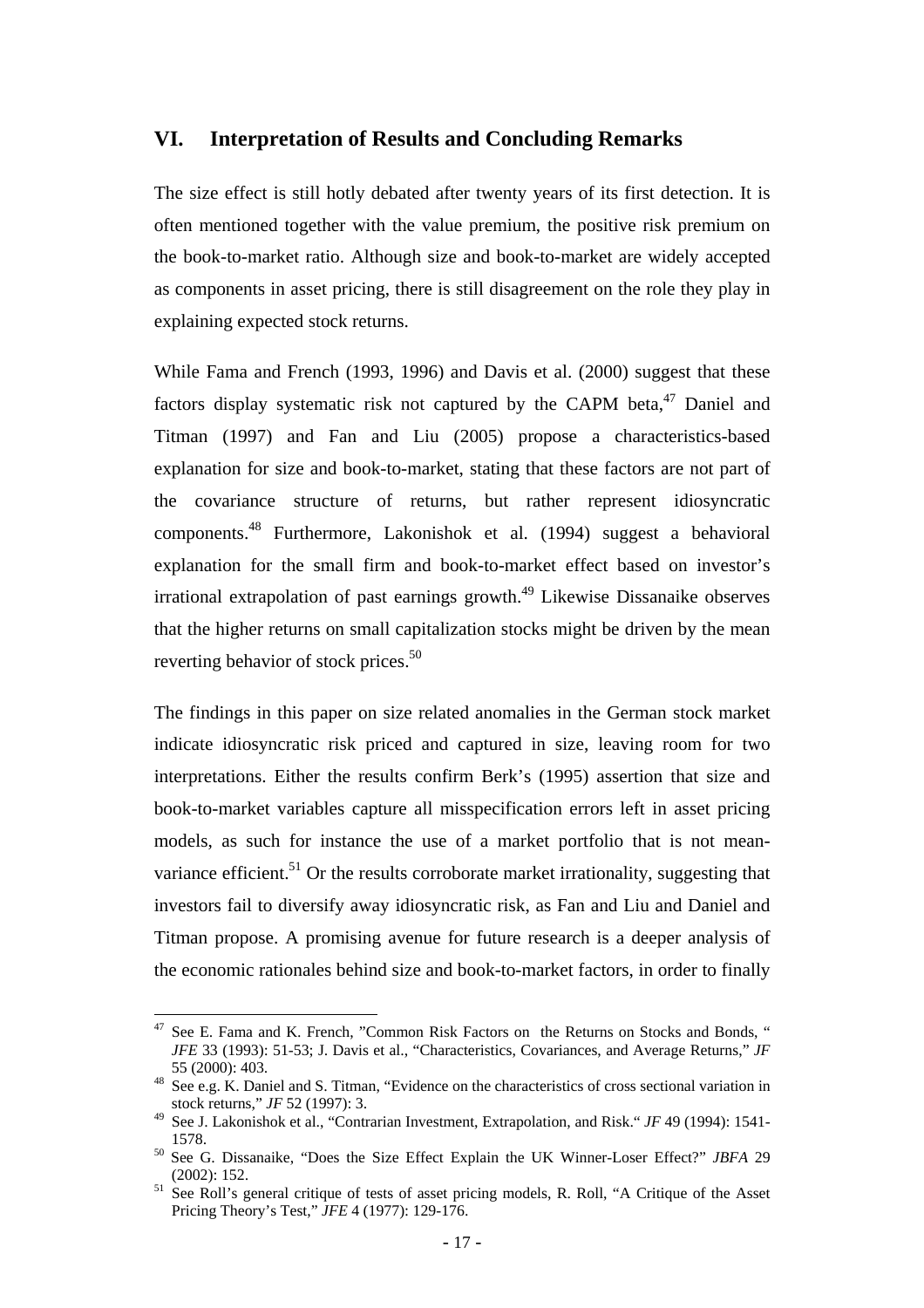be able to relate the behaviour of stock returns to real economic factors. Furthermore, the interaction between different anomalies has to be further investigated to find out common influential factors that might explain some of these anomalies. As such for example it might be fruitful to examine whether the size effect might be explained by investor overreaction and thus serve as a proxy for past stock returns as proposed by Dissanaike (2002). This study made a preliminary step towards a possible explanation for size as an explanatory factor for stock returns.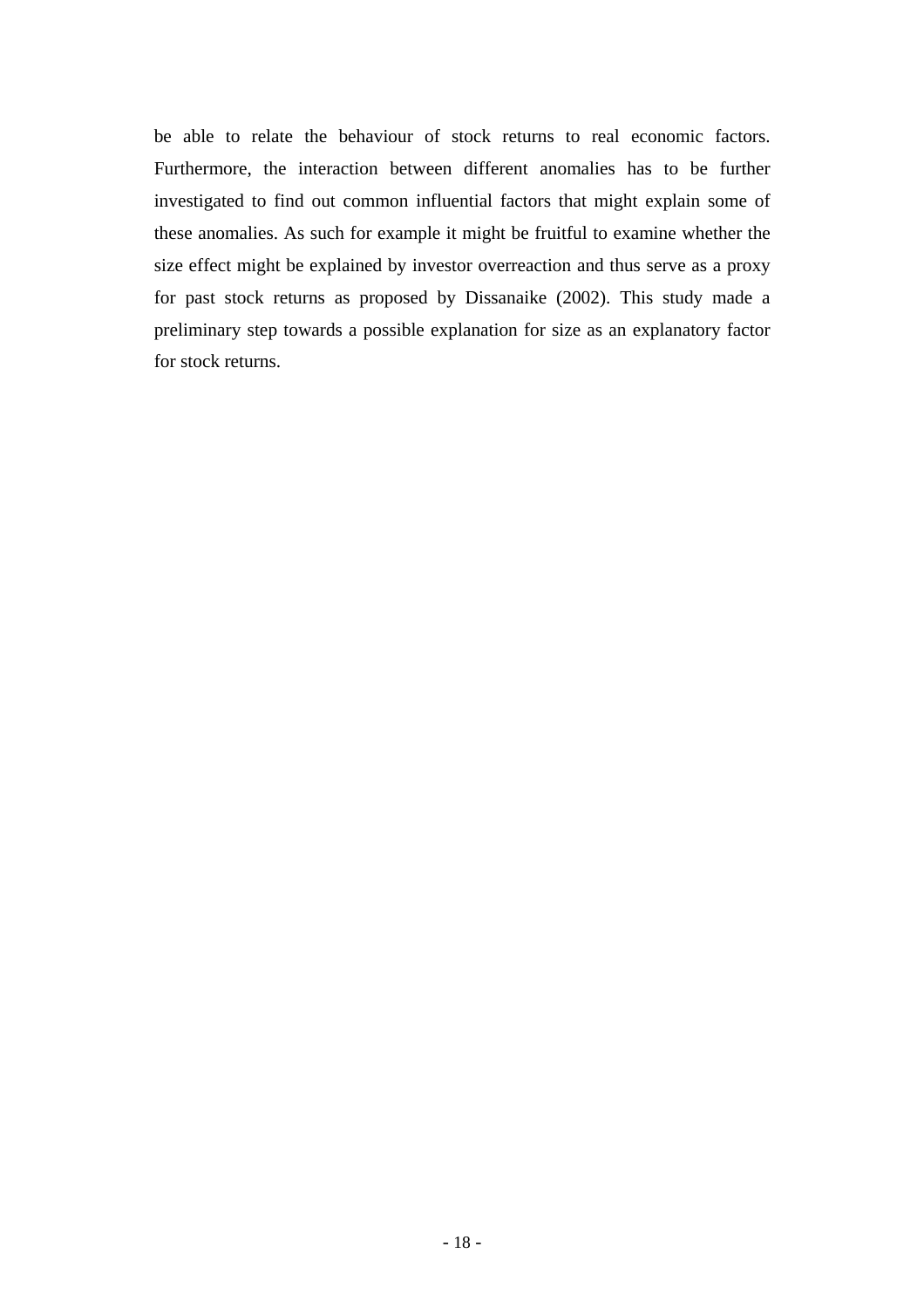| Panel A: First-Step Regression Results         |              |           |            |              |            |            |             |  |
|------------------------------------------------|--------------|-----------|------------|--------------|------------|------------|-------------|--|
|                                                | <b>CONS</b>  | BA        | <b>SAL</b> | <b>LEV</b>   | <b>VOL</b> | <b>BAS</b> | <b>PRFT</b> |  |
| <b>Mean Coefficient</b>                        | $-6.4280$    | 0.8377    | 0.1286     | $-0.0225$    | 0.0001     | 0.2192     | 0.0634      |  |
| <b>Standard Error</b>                          | 0.0734       | 0.0087    | 0.0053     | 0.0015       | 0.0000     | 0.0207     | 0.0163      |  |
| t-Statistic                                    | -87.6233**   | 96.7886** | 24.1053**  | $-14.8088**$ | 10.6550**  | 10.5852**  | 3.8920**    |  |
| Mean R-squared<br>Mean R-squared<br>(adjusted) | 0.88<br>0.87 |           |            |              |            |            |             |  |
| <b>Panel B: Correlation Coefficients</b>       |              |           |            |              |            |            |             |  |
| BA                                             |              | 1         |            |              |            |            |             |  |
| <b>SAL</b>                                     |              | 0.87      | 1          |              |            |            |             |  |
| <b>LEV</b>                                     |              | 0.23      | 0.01       | 1            |            |            |             |  |
| <b>VOL</b>                                     |              | 0.59      | 0.41       | 0.24         | 1          |            |             |  |
| <b>BAS</b>                                     |              | 0.46      | $-0.47$    | $-0.07$      | $-0.25$    | 1          |             |  |
| <b>PRFT</b>                                    |              | 0.42      | 0.43       | $-0.01$      | 0.56       | $-0.23$    | 1           |  |

**Table 4: Average Slopes from Month-by-Month First-Step Regressions of Equation (3)** 

\* statistically significant on the 0.05-level (two-tailed test) \*\* statistically significant on the 0.01-level (two-tailed test)

Panel A shows the regression results of the first-step regression of SIZE on the set of instrumental variables following the Fama-MacBeth methodology. SIZE is regressed on the IVs in each of the post-ranking months. The mean coefficients are the time series means of the month-by-month OLS regressions. Standard errors are calculated as described in section III assuming homoscedasticity of the regression residuals.

Panel B shows the time series mean correlation coefficients between each independent variable of the OLS regression.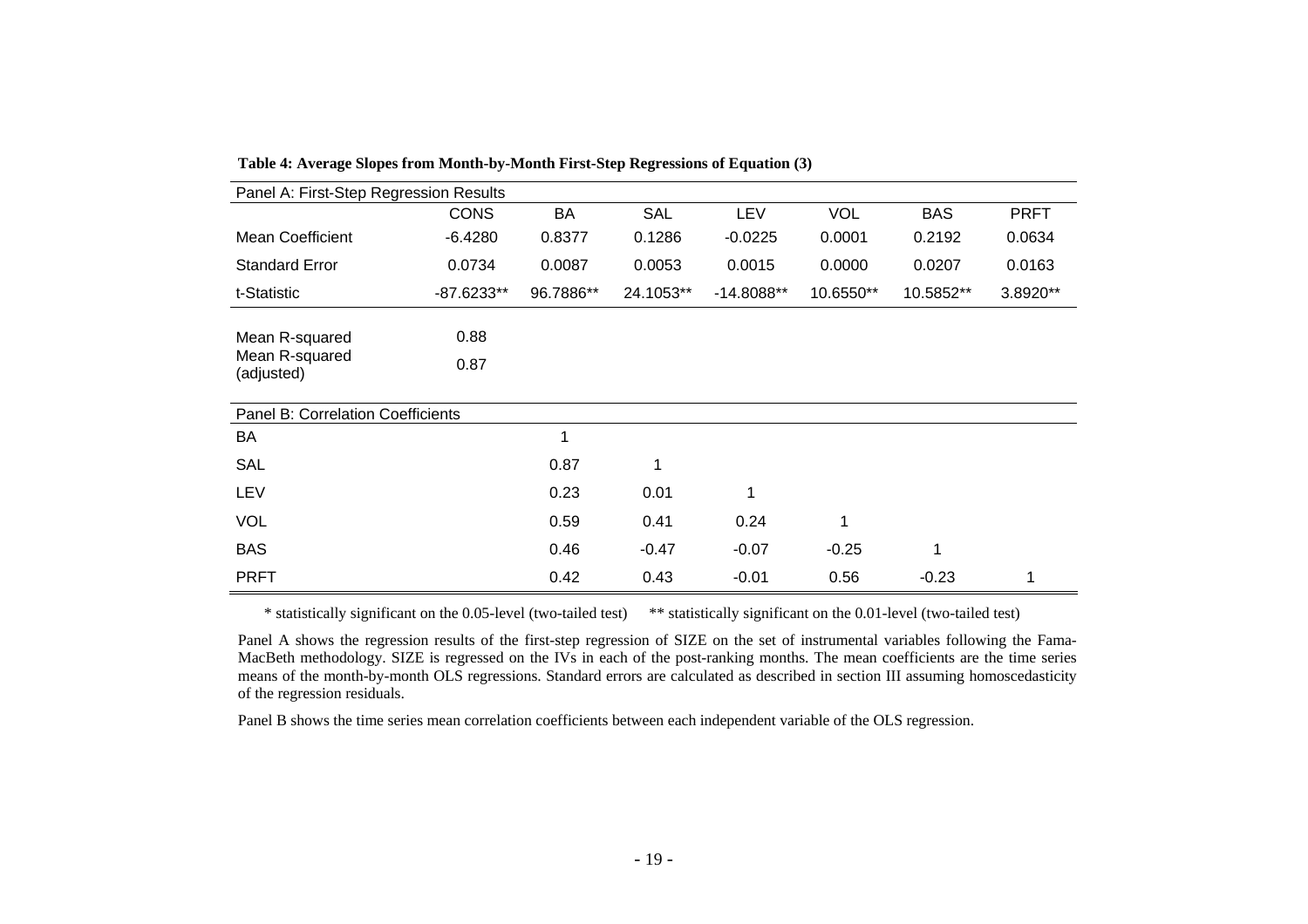| Panel A: Average Slopes from Month-by-Month OLS Regressions According to Fama-MacBeth Method                     |             |             |             |             |            |           |           |                     |
|------------------------------------------------------------------------------------------------------------------|-------------|-------------|-------------|-------------|------------|-----------|-----------|---------------------|
|                                                                                                                  | <b>CONS</b> | <b>BETA</b> | <b>BM</b>   | <b>SIZE</b> | <b>DIV</b> | PE        | R-Squared | R-Squared<br>(adj.) |
| Mean Coefficient                                                                                                 | 0.0113      | 0.0380      | $-0.0052$   | $-0.0016$   | 0.0000     | 0.0000    | 0.05      | 0.03                |
| <b>Standard Error</b>                                                                                            | 0.0084      | 0.0345      | 0.0036      | 0.0011      | 0.0004     | 0.0000    |           |                     |
| t-Statistic                                                                                                      | 1.3440      | 1.0995      | $-1.4498$   | $-1.4231$   | $-0.1374$  | $-0.7022$ |           |                     |
| Mean Coefficient                                                                                                 | 0.0050      | 0.0212      | $-0.0072$   | $-0.0005$   |            |           | 0.05      | 0.04                |
| <b>Standard Error</b>                                                                                            | 0.0079      | 0.0272      | 0.0032      | 0.0009      |            |           |           |                     |
| t-Statistic                                                                                                      | 0.6361      | 0.7803      | $-2.2863*$  | $-0.5957$   |            |           |           |                     |
|                                                                                                                  |             |             |             |             |            |           |           |                     |
| Panel B: Average Slopes from Month-by-Month Two-Stage Least Squares Regressions According to Fama-MacBeth Method | <b>CONS</b> | <b>BETA</b> | <b>BM</b>   | P*SIZE      | <b>DIV</b> | <b>PE</b> |           |                     |
| Mean Coefficient                                                                                                 | 0.0160      | 0.0330      | $-0.0106$   | $-0.0026$   | 0.0001     | 0.0000    | 0.06      | 0.03                |
| <b>Standard Error</b>                                                                                            | 0.0088      | 0.0290      | 0.0024      | 0.0011      | 0.0007     | 0.0000    |           |                     |
| t-Statistic                                                                                                      | 1.8294      | 1.1387      | $-4.3402**$ | $-2.3759*$  | 0.1673     | $-0.3981$ |           |                     |
| Mean Coefficient                                                                                                 | 0.0170      | 0.0329      | $-0.0102$   | $-0.0026$   |            |           | 0.04      | 0.03                |
| <b>Standard Error</b>                                                                                            | 0.0081      | 0.0294      | 0.0024      | 0.0011      |            |           |           |                     |
| t-Statistic                                                                                                      | 2.1088*     | 1.1195      | -4.2688**   | $-2.4200*$  |            |           |           |                     |

**Table 5: OLS and Two-Stage Least Squares Regression Results of Fama-MacBeth Regressions** 

\* statistically significant on the 0.05-level (two-tailed test) \*\* statistically significant on the 0.01-level (two-tailed test)

Panel A shows the OLS regression results of monthly returns on beta, book-to-market, size, dividends and price-earnings ratio following the Fama-MacBeth methodology. Beta is first estimated for portfolios as described in section III and then assigned to each individual stock in that portfolio in each of the post-ranking months. The mean coefficients are the time series means of the month-by-month OLS regressions. Standard errors are calculated as described in section III assuming homoscedasticity of the regression residuals.

Panel B shows the regression results of the second-step regression of monthly returns on beta, book-to-market, the projection of size, dividends and priceearnings ratio following the Fama-MacBeth methodology. The mean coefficients are the time series means of the month-by-month 2SLS regressions. Standard errors are calculated as described in section III assuming homoscedasticity of the regression residuals.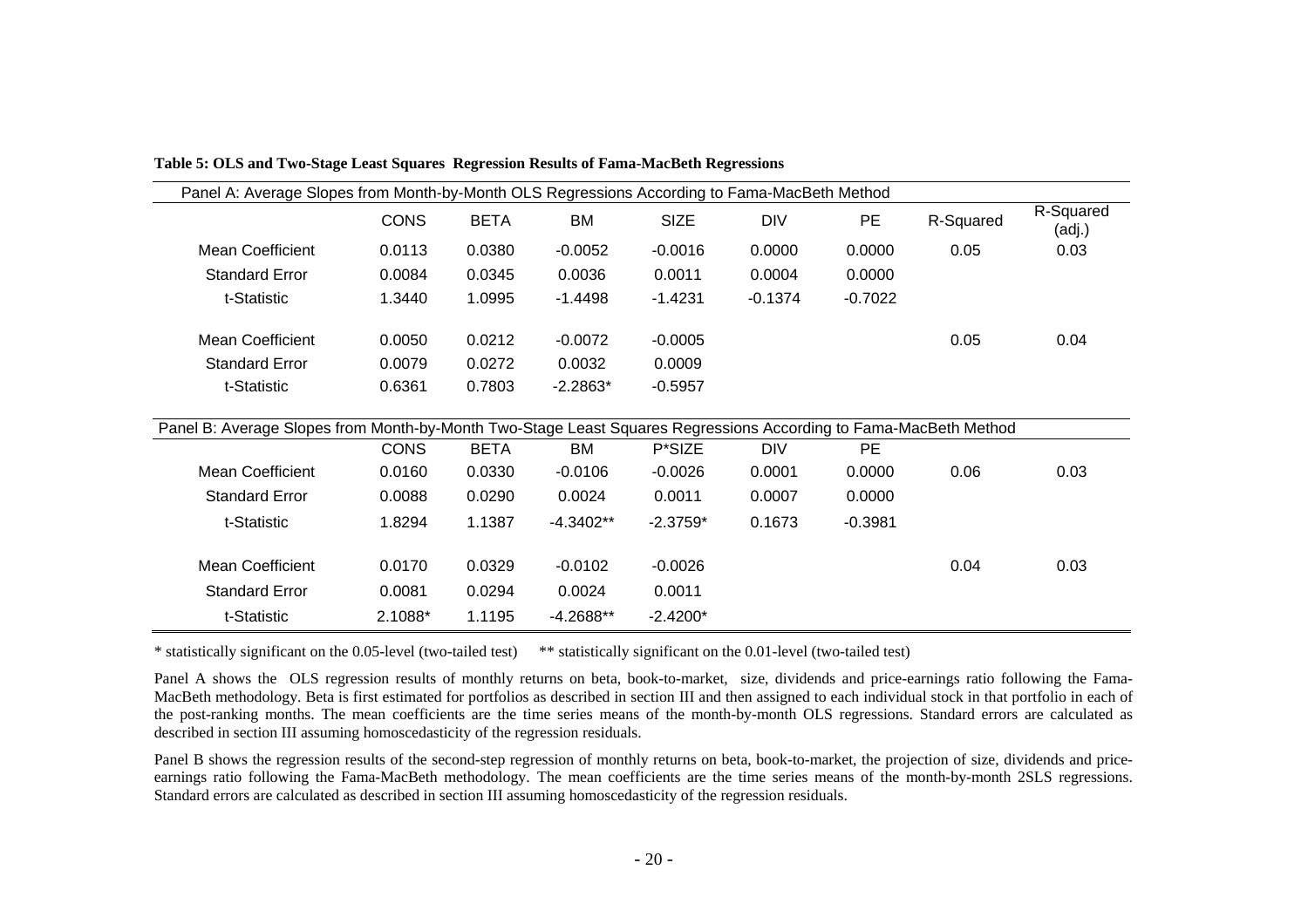# **References**

- Amihud, Y., and H. Mendelson. "The Effect of Beta, Bid-Ask Spread, Residual Risk and Size on Stock Returns." *Journal of Finance* 44 (1989): 479-486.
- Banz, W. "The relationship between return and market value of common stocks." *Journal of Financial Economics* 9 (1981): 3-18.
- Barry, Ch., and S. Brown. "Differential Information and the Small Firm Effect." *Journal of Financial Economics* 13 (1984): 284-294.
- Basu, S. "Investment Performance of Common Stock in Relation to Their Price-Earnings Ratios: A Test of the Efficient Market Hypothesis" *Journal of Finance* 12 (1977): 663-682.
- Berk, J. "A Critique of Size-Related Anomalies." *Review of Financial Studies* 8 (1995): 275- 286.
- Berk, J. "A View on the Current Status of the Size Anomaly." In *Security Market Imperfections in World Wide Equity Markets*, ed. D. Keim and W. Ziemba, 90-115. Cambridge: University Press, 2000.
- Berk, J. "Does Size Really Matter?" *Financial Analyst Journal* (1997): 12-18.
- Berk, J., C. Green, and V. Naik. "Optimal Investment, Growth Options, and Security Returns." *Journal of Finance* 54 (1999): 1553-1607.
- Black, F., and M. Scholes, "The Effects of Dividend Yield and Dividend Policy on Common Stock Prices and Returns," *Journal of Financial Economics* 1 (1974): 1-22.
- Black, F., M. Jensen, and M. Scholes. "The Capital Asset Pricing Model: Some Empirical Tests." In *Studies in the Theory of Capital Markets,* ed. M. Jensen. 79-121. New York: Praeger, 1972.
- Black, Fisher "Capital Market Equilibrium with Restricted Borrowing." *Journal of Business* 45 (1972): 444-455.
- Buse, A. "The Bias of Instrumental Variable Estimators." *Econometrica* 60 (1990): 173-180.
- Campbell J., A. Lo, and C. MacKinlay. *The Econometrics of Financial Markets.* Princeton: University Press, 1997.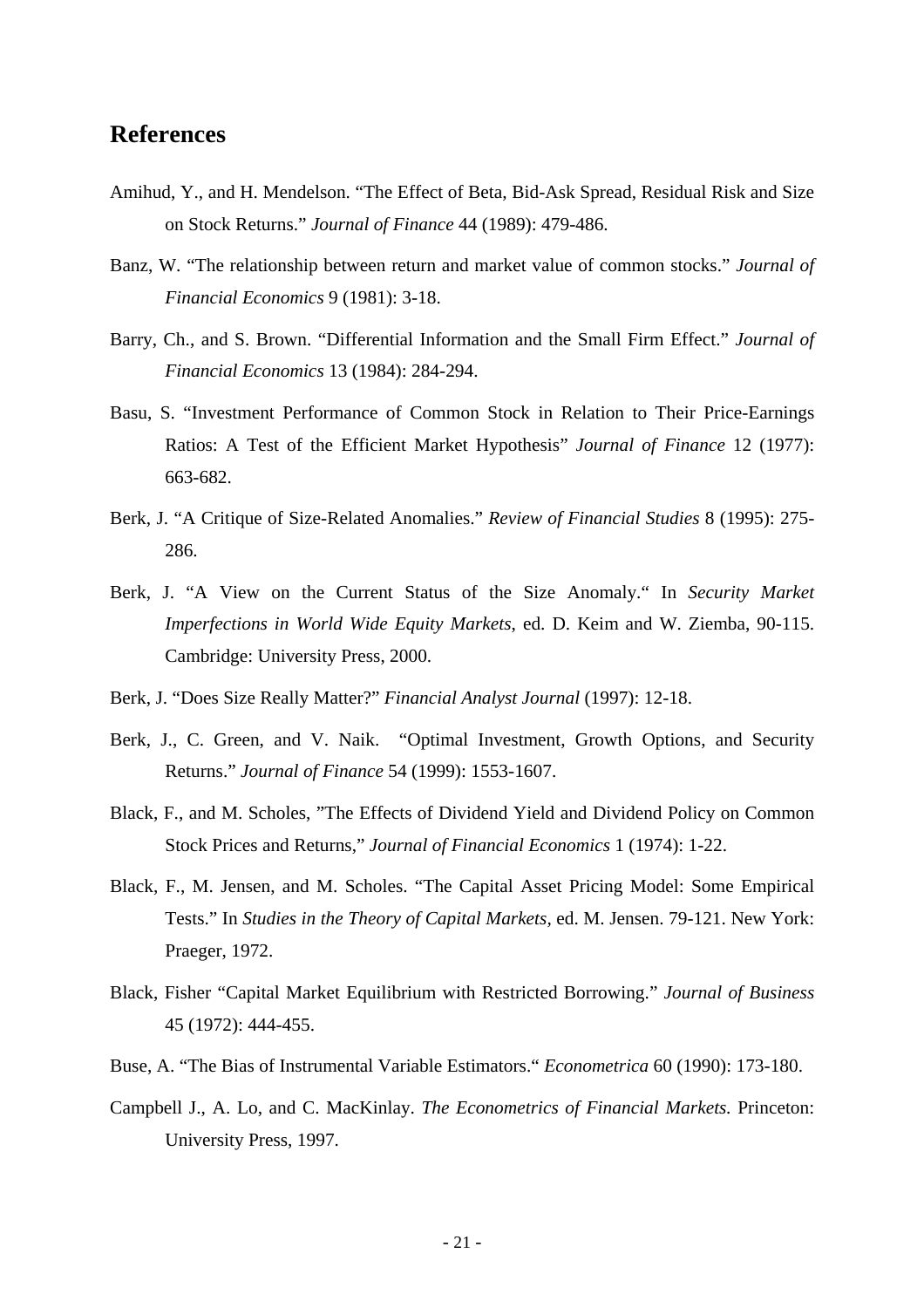- Chan, K., and N. Chen. "An Unconditional Asset-Pricing Test and the Role of Firm Size as an Instrumental Variable for Risk." *Journal of Finance* 43 (1988): 309-325.
- Chan, K., and N. Chen. "Structural and Return Characteristics of Small and Large Firms." *Journal of Finance* 46 (1991): 1467-1484.
- Cochrane, J. *Asset Pricing.* Princeton: University Press, 2001.
- Daniel K., and S. Titman. "Evidence on the Characteristics of Cross Sectional Variation in Stock Returns." *Journal of Finance* 52 (1997): 1-33.
- Davis J., E. Fama, and K. French. "Characteristics, Covariances, and Average Returns: 1929 1997." *Journal of Finance* 55 (2000): 389-406.
- De Bondt, W., and R. Thaler. "Does the Stock Market Overreact?" *Journal of Finance* 40 (1985): 793-805.
- Dimson, E.. "Risk measurement when shares are subject to infrequent trading." *Journal of Financial Economics* 7 (1979): 197-226.
- Dissanaike, G. "Do Stock Market Investors Overreact?" *Journal of Business Finance and Accounting* 24 (1997): 27-49.
- Dissanaike, G. "Does the Size Effect Explain the UK Winner-Loser Effect?" *Journal of Business Finance and Accounting* 29 (2002): 139-154.
- Fama E., and K. French. "Size and Book-to-Market Factors in Earnings and Returns." *Journal of Finance* 50 (1995): 131-155.
- Fama, E., and J. MacBeth. "Risk, return and equilibrium: Some empirical tests." *Journal of Political Economy* 71 (1973): 607-636.
- Fama, E., and K. French. "Multifactor explanations of asset-pricing anomalies." *Journal of Finance* 51 (1996): 55-84.
- Fama, E., and K. French. "Common Risk Factors on the Returns on Stocks and Bonds. " *Journal of Financial Economics* 33 (1993): 3-56.
- Fama, E., and K. French. "The Cross-Section of Expected Stock Returns." *Journal of Finance* 47 (1992): 427-465.
- Fama, E., and K. French. "Value versus Growth: The International Evidence." *Journal of Finance* 53 (1998): 1975-1999.
- Fama, E., *Foundations of Finance.* New York: Basic Books, 1976.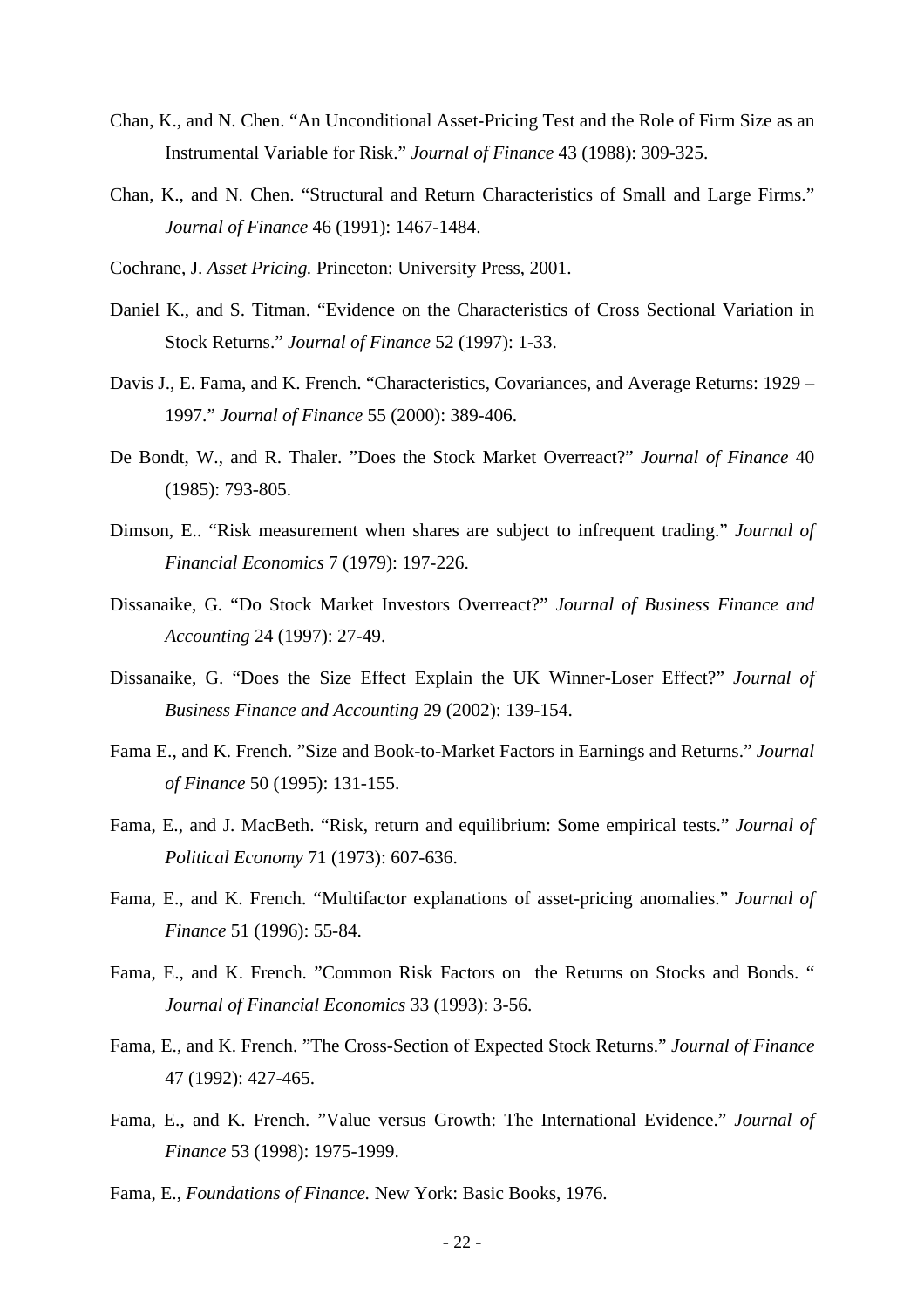- Fan, X., and M. Liu. "Understanding Size and Book-to-Market Ratio: An Empirical Exploration of Berk's Critique." *Journal of Financial Research* 28 (2005): 503-518.
- Friend, I. and M. Blume, "Measurement of Portfolio Performance Under Uncertainty," *American Economic Review* 60 (1970): 561-575.
- Hahn, J., and J. Hausman, "Weak Instruments: Diagnosis and Cures in Empirical Econometrics," *American Economic Review* 93 (2003): 118-125.
- Heston, S., K. Rouwenhorst, and R. Wessels. "The role of beta and size in the cross-section of European stock returns." *European Financial Management* 5 (1999): 9-27.
- Jedadeesh, N. "Does Market Risk Really Explain the Size Effect?" *Journal of Financial and Quantitative Analysis* 27 (1992): 337-351.
- Jegadeesh, N., and S. Titman. "Returns to Buying Winners and Selling Losers: Implications for Stock Market Efficiency." *Journal of Finance* 48 (1993): 65-91.
- Jensen, M. *Studies in the Theory of Capital Markets.* New York: Praeger, 1972.
- Johnston, J., and J. DiNardo. *Econometric Methods*, 4th ed. New York: McGraw-Hill, 1997.
- Keim, D., and W. Ziemba. *Security Market Imperfections in World Wide Equity Market.*  Cambridge: University Press, 2000.
- Kinal, T. "The Existence of Moments of k-class Estimators." *Econometrica* 48 (1980): 241- 250.
- Lakonishok, J., A. Shleifer, and R. Vishny. "Contrarian Investment, Extrapolation, and Risk." *Journal of Finance* 49 (1994): 1541-1578.
- Lintner, J. "The valuation of risky assets and the selection of risky investments in stock portfolios and capital budgets." *Review of Economics and Statistics* 47 (1965): 13-37.
- Litzenberger, R., and K. Ramaswamy. "The Effect of Personal Taxes and Dividends on Capital Asset Prices: Theory and Empirical Evidence." *Journal of Financial Economics* 7 (1979): 163-195.
- Markowitz, H. "Portfolio Selection," *Journal of Finance* 7 (1952): 77-91.
- Merton, M., and M. Scholes. "Rates of Return in Relation to Risk: A Re-examination of Some Recent Findings." In *Studies in the Theory of Capital Markets*, ed. M. Jensen. 47-78. New York: Praeger, 1972.